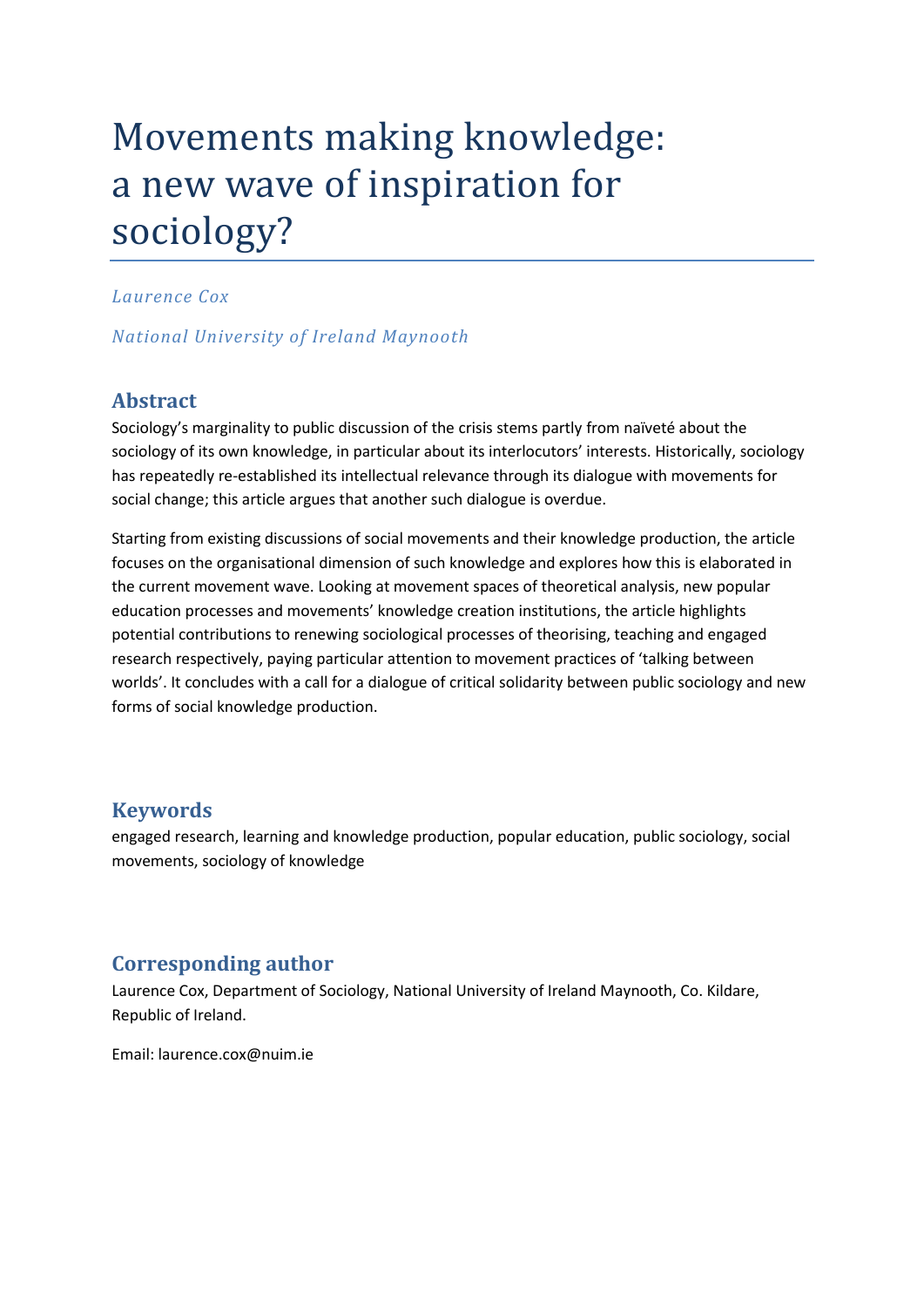## **Introduction: why does sociology have so little purchase?**

The current crisis touches many aspects of society. *International relations:* US hegemony over two historically central areas, Latin America and the Middle East, has been shaken by the 'pink tide' and the 'Arab Spring'. Its planned sequence of wars against 'rogue states' quickly ran into the sands, with haemorrhaging support among Middle Eastern and European allies and among US elites. *Economics:*  early indications of a neo-Keynesian shift around 2008 found little purchase with global decisionmakers, relying on a finger-crossing insistence that neo-liberal orthodoxy will turn up trumps. *Politics:* the anti-capitalist 'movement of movements' in the global North and Latin America morphed into the world's largest protest ever in 2003; the post-9/11 dismantling of that alliance in the US was remade by 'Occupy', while in Europe anti-austerity protest has encountered multiple *de facto* suspensions of democracy in the name of fiscal legitimacy. *Environment:* the failure of the Copenhagen summit and the subsequent 'dash for gas', with fracking and tar sand exploitation, coexist with an increasing ecological crisis threatening large-scale disaster (Chase-Dunn, 2013).

Sociology, perhaps, could be a central voice in understanding the *interrelationships* between these different fields and analysing how social crises develop and their possible outcomes. Yet the public intellectuals whose voice is heard are rarely sociologists. Geographers, philosophers, anthropologists, biologists, economists, literary figures, historians are all well-represented in Northern public arenas. Sociology – with very few exceptions – is not; if anything, sociologists are still struggling to come to terms with Burawoy's (2005) call for public sociology. How can we understand this new crisis of western sociology?

Career, funding and publication mechanisms offer one explanation; we are rewarded for engaging with the discipline, its key texts and current fashions; for writing in high-status journals and displaying our sophistication in its existing forms. Yet other disciplines are hardly immune from these pressures; our own disciplinary culture must form part of the explanation.

One important aspect of this culture is a constituent naïveté about the sociology of knowledge. We act as if we believe that if we carefully research and publish something important, people will read it – despite knowing that our journals lie behind paywalls and linguistic barriers. Even more importantly, we believe that knowledge *must* have an effect, like *ancien régime* peasants who believed that if the king only knew about their sufferings he would act. Open reflection on who we are writing for, what their interests and needs are, and what we hope to achieve is rare; serious reflections on the relationship between knowledge and agency are unusual in first-year courses, PhD training or the mentoring of young academics. In practice, all too often, the dull compulsion of economic necessity – competition for "consumers", meeting funders' requirements, media-friendly work, "policy relevance" – answers these questions for us. We can hardly blame others for our marginalisation if we continue to take our lead from institutions in crisis.

There is also the question of *what* we research. For some decades, the cliché has been that sociologists should research power-holders rather than the powerless. This is rarely linked to reflection on we might *do* with our findings, who our audience might be and action we expect of them. In a cynical age, the proposition that such work might provoke a legitimacy crisis seems highly optimistic. Similarly, the assumption that the sociology of outrage might have a major public impact is rarely thought through. To highlight the appalling conditions of many people's lives does not lead to real social change of itself – *unless* there is a significant social movement which can use the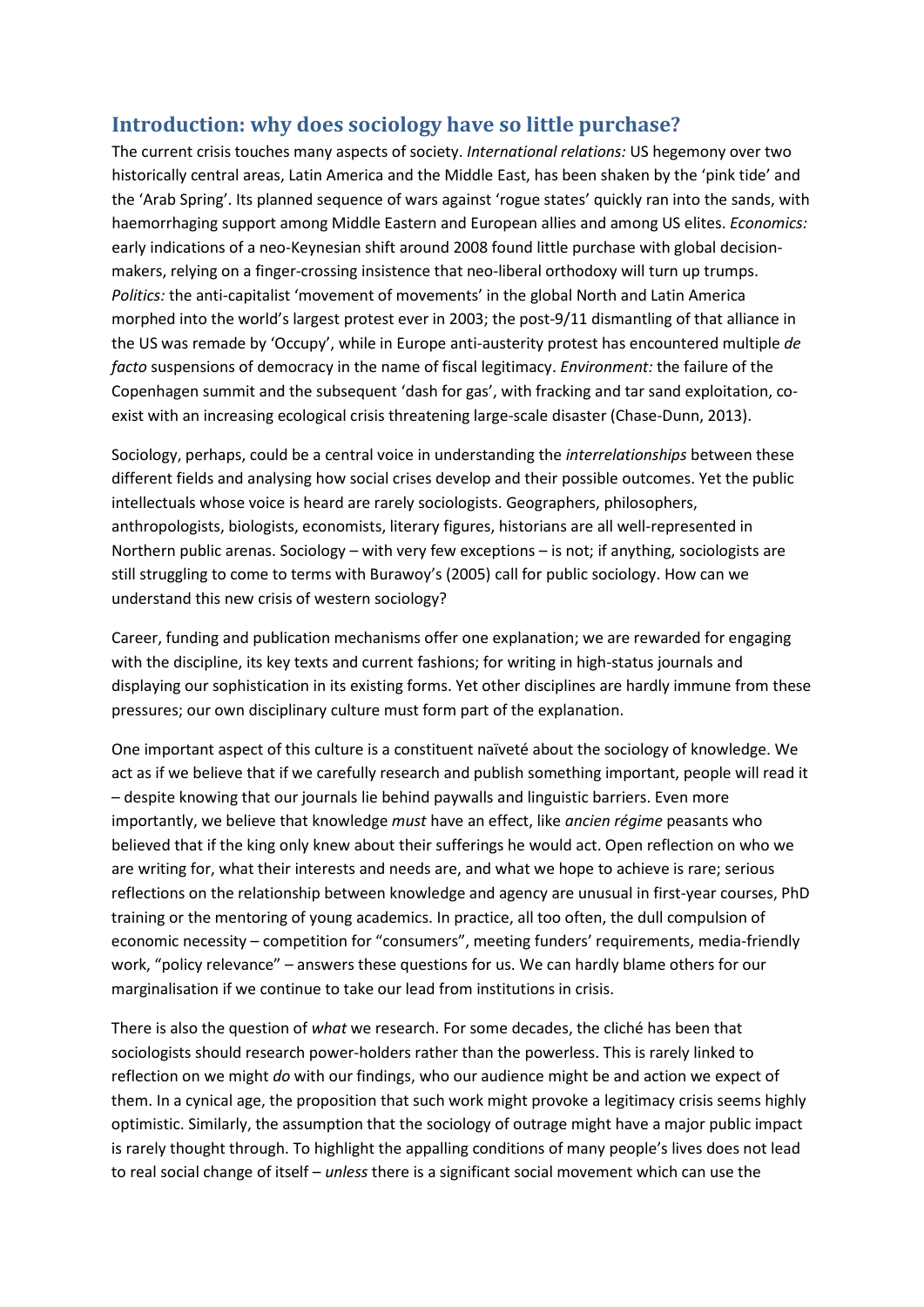research. Nor is 'critical' analysis of structures and institutions effective in isolation, without practical dialogue with social agents committed to their transformation.

If we want our work to be genuinely relevant, in other words, this implies engaging with people whose interests and ideology are not tied to the status quo; more precisely, a dialogue of critical solidarity with social movements for social change, and engaged research which speak to the questions asked by such movements rather than using them to explore our own disciplinary interests. Yet the history of sociology suggests that the boot is on the other foot: transformations in sociology come from social movements, not the reverse.

In the period often taught as foundational, it was not only Marx and Engels whose thought was shaped by the movements that shaped their world. Weber, the conservative opponent of socialism, and Durkheim, the republican 'secular pope', both formed their thought in dialogue with movements. The same is true for the revitalisation of sociology from the 1960s: the arrival of feminism and Marxism within the academy, the growth of postcolonial and Foucauldian approaches, the struggles of scholars identifying as gay or lesbian, migrant or minority, and the methodological challenges represented by participatory, feminist and other approaches were all shaped by social movements.

The effective performance of public sociology requires a critical engagement which does not assume the goodwill of gatekeepers; a sense of agency, in particular a reflection on social movements; and a degree of humility, acknowledging that sociology's most publicly significant periods have been shaped by movements rather than the reverse. We need to take the sociology of our own knowledge seriously, and ask under what conditions our work can engage with the largest questions in society and be recognised as having general relevance.

## **Social movements as knowledge producers**

If the above is written polemically, the remainder is presented more conventionally. In this section I discuss the theoretical basis for seeing social movements as significant knowledge producers and sources of epistemological innovation. There is by now an extensive literature on social movements and knowledge, and a fruitful overlap with work in adult / popular education (Hall et al., 2009; Choudry, 2009; Cox and Flesher Fominaya, 2009; Choudry and Kapoor, 2010; Hall et al., 2012). It can be reasonably said that the question is not *whether* learning and knowledge production is a significant part of social movements but rather how to interpret this – and the implications for sociology's disciplinary knowledge.

One starting point is Gramsci's (1991) distinction between two modes of knowledge: a 'common sense' derived from hegemonic social relationships and a 'good sense' derived from popular pract[i](#page-17-0)ce<sup>1</sup>. The two regularly find themselves in conflict when people are exploited, oppressed or culturally stigmatised; this tension is a fundamental source of social movements (Nilsen, 2009).

Wainwright (1994) extends this insight into a broader account of postwar social movements, in which their activity (paradigmatically, feminist consciousness-raising) articulates situated and hitherto-tacit knowledge into more elaborated forms. Such knowledge, consisting both of practice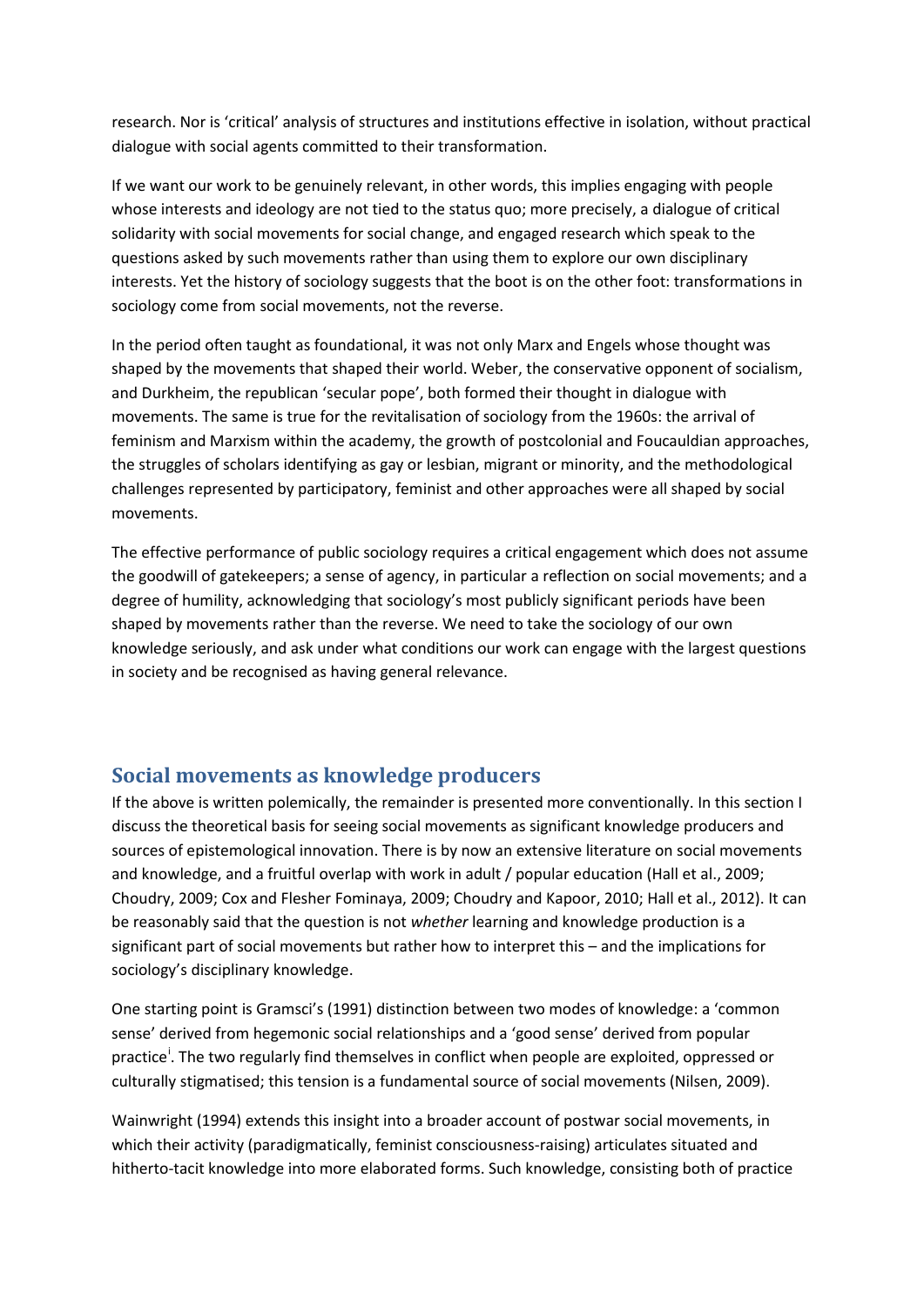and previously-unacknowledged forms of suffering, cannot be identified from within disciplinary circuits. Furthermore, conventional research, in which researchers external to the group's experiences pursue disciplinary agendas, is limited in its ability to articulate knowledge which participants are struggling to admit to themselves.

Freire (1996) developed a similar understanding into a methodology for popular education, where learners are subjects rather than objects, a critical perspective is taken on common sense, and participants draw on their own knowledge, articulated dialogically, to change unjust social conditions: education as social movement. This overlaps with the social-psychological approach found in Vološinov and cultural-historical activity theory (Collins, 2013), which stresses struggle and dialogue in the process of movement learning (de Smet, 2012).

These and related approaches (Cox and Flesher Fominaya, 2009) present movements as knowledge producers because there are fundamental, structurally-shaped features of most people's experience in an unequal society which are not adequately addressed by hegemonic 'common sense' and which can be most effectively explored in struggles for transformation. Social movements and popular education thus constitute processes through which people identify such features of injustice, oppression or stigma collectively and articulate alternative understandings to change social relations.

Historically, this perspective can be applied to various experiences. Thompson famously argued that the English working class 'was present at its own making', in developing class-consciousness, moving from radical-liberal politics to struggles for social equality, and constructing its own organisations (Cox, 2013a). This continued into the later  $19<sup>th</sup>$  century with the 'Workers' University' of selforganised debate and discussion (Flett, 2006) and the early  $20<sup>th</sup>$  century with the working-class appropriations of Marxism that preceded the imposition of Stalinist orthodoxies, often by universityeducated intellectuals (Macintyre, 1980).

It can also be argued (Barker et al., 2013) that Marxism itself is best understood as articulating the learning of the workers' movement. Similar cases can be made for feminism (Eschle et al., 2011), for environmentalism (Eyerman and Jamison, 1991) and indeed for European social theory more broadly (Cox and Flesher Fominaya, 2013). Much of the knowledge now treated as unproblematically academic, including some of its highest-status products, has roots in the efforts of popular movements to contest the status quo (Hall, 2009)<sup>"</sup>.

#### **Three aspects of movement knowledge**

But what is this knowledge? Eyerman and Jamison's reading of social movements sees them as consisting fundamentally of cognitive praxis. In their approach, developed around 1980s environmentalism, this has three dimensions (1991: 66-67). One is cosmological (how the world works); one is organisational (how to 'do' movements); one, finally, is technological. If The three dimensions overlap with O'Sullivan's (1999) three educational moments of critique, resistance and creation. Combining both approaches suggests important ways in which movements can contribute to a renewed sociology.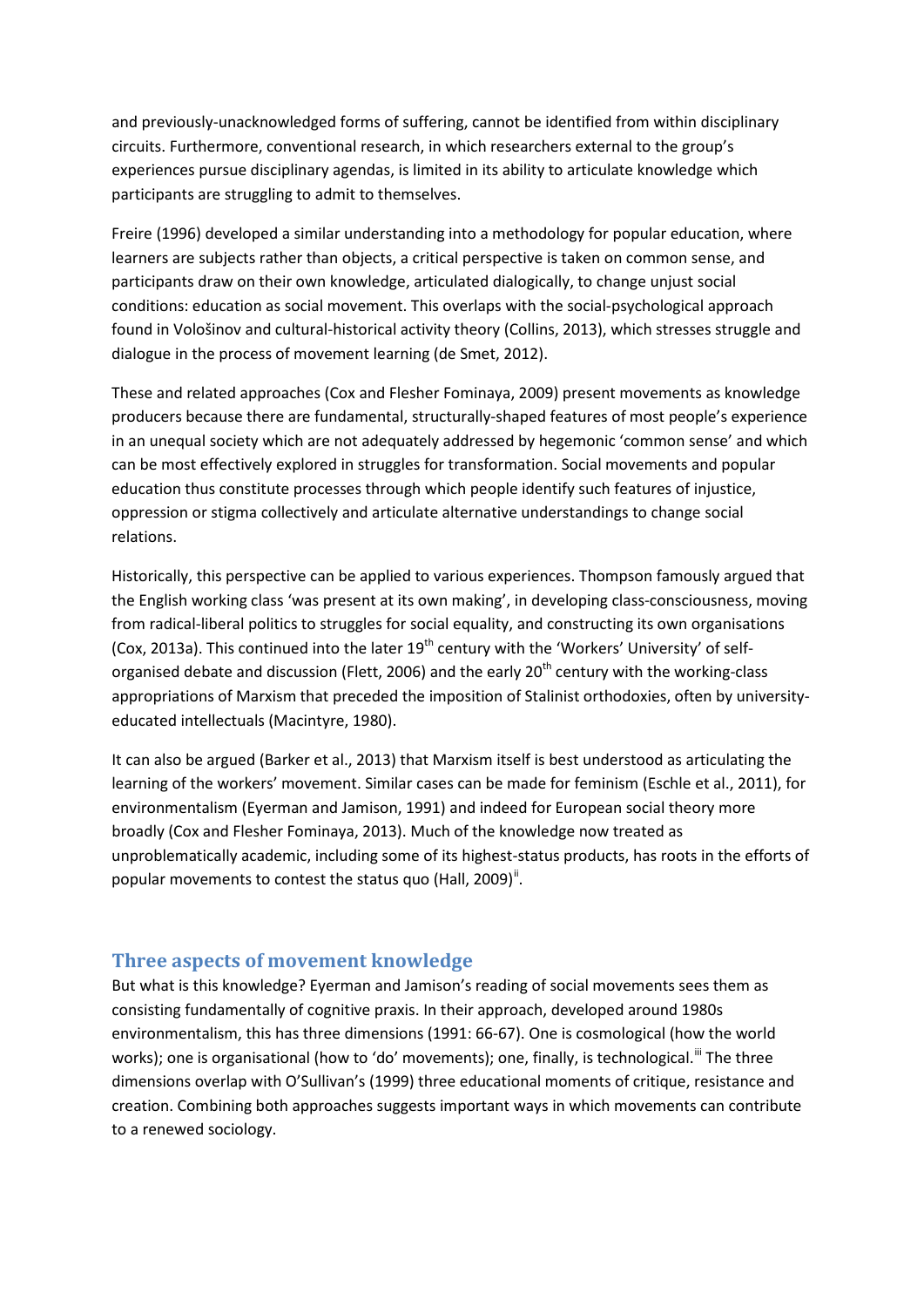*Critique* of existing social structures (cosmology) is clearly fundamental to sociology. It has given us Marxism and class analysis, feminism and gender analysis, critiques of a racialised social order and essentialised nationhood, disability studies, queer theory, analyses of the world-system and postcolonialism, and so on. This is a centrally creative aspect of sociology, whose timespan in stimulating research is far longer than most academically-generated theories. Without the critical / cosmological moment of movement knowledge, sociology would be poor indeed.

The moment of *resistance* – the organisational dimension – is fundamental to researching social movements. It is also important for areas such as the exploration of participatory democracy (della Porta, 2013); subaltern forms of popular culture (Hall and Jefferson, 1993); or popular education processes (Kane, 2001). Movement organising techniques also generate new forms of research methodology (Fuster Morell, 2009), as well as informing many critiques of poor methodologies.

All too often (critical) analysis highlights how unlikely the wealthy and powerful are to transform inequality, while sociological methods often position the poor and powerless as agents of understanding. Often, however, sociological work then short-circuits the question of *political* agency with (supposedly 'realistic') political prescriptions which amount to an *a priori* commitment to the policy process or institutionalisation. We could, perhaps, learn something from listening to what movements (and social movement studies) have learned about the actual complexities of effective action for change.

Lastly, I want to suggest that O'Sullivan's moment of *creation* can encompass Eyerman and Jamison's technological dimension. Movements create new institutions to foreshadow the societies they envision, whether they imagine these as 'building the new society in the shell of the old', as a transformation driven by alternative technology, or simply as popular institutions. Colin Ward's work on apparent trivia such as allotments (Crouch and Ward, 1997) has shown how much of social life consists of bottom-up self-organisation, at odds to various degrees (as e.g. with squatting: Owens et al., 2013) with the logics of state and capital (Habermas, 1981).

Paying attention to this creative dimension enables us not only to observe the existing tensions within any social order and how at a micro-scale particular social relations are extended or pushed back (as with workplace power), but also to consider how social orders change. What, for example, is the role of the institutions created by second-wave feminism (Taylor and Whittier, 1995) in remaking Northern women's everyday lives? More recently, how does the 'emotional praxis' of home birth activists contribute to restructuring women's self-understanding as mothers (Maguire, 2002)? Similar questions could be raised about 'everyday environmentalism' around organic food or environmental justice, for example (Tovey, 1999; Scandrett, 2012). The broad question of how social movements remake *everyday* life, whether in the post-60s context or with the newest range of movements, calls for a new kind of historical sociology.

While all three dimensions are intertwined in movement processes, the creative / technological / 'alternative' dimension varies hugely between movements, while sociology is already thoroughly infused with the critical / cosmological / structural analysis aspect. My focus here is therefore the moment of resistance / organisation – the form of knowledge best researched in studies of social movements and where movements have most commonalities. The central section of this paper, therefore, emphasises modes of popular learning-in-struggle around techniques and strategies of organising. Put another way, it stresses what for many thoughtful people today, the potential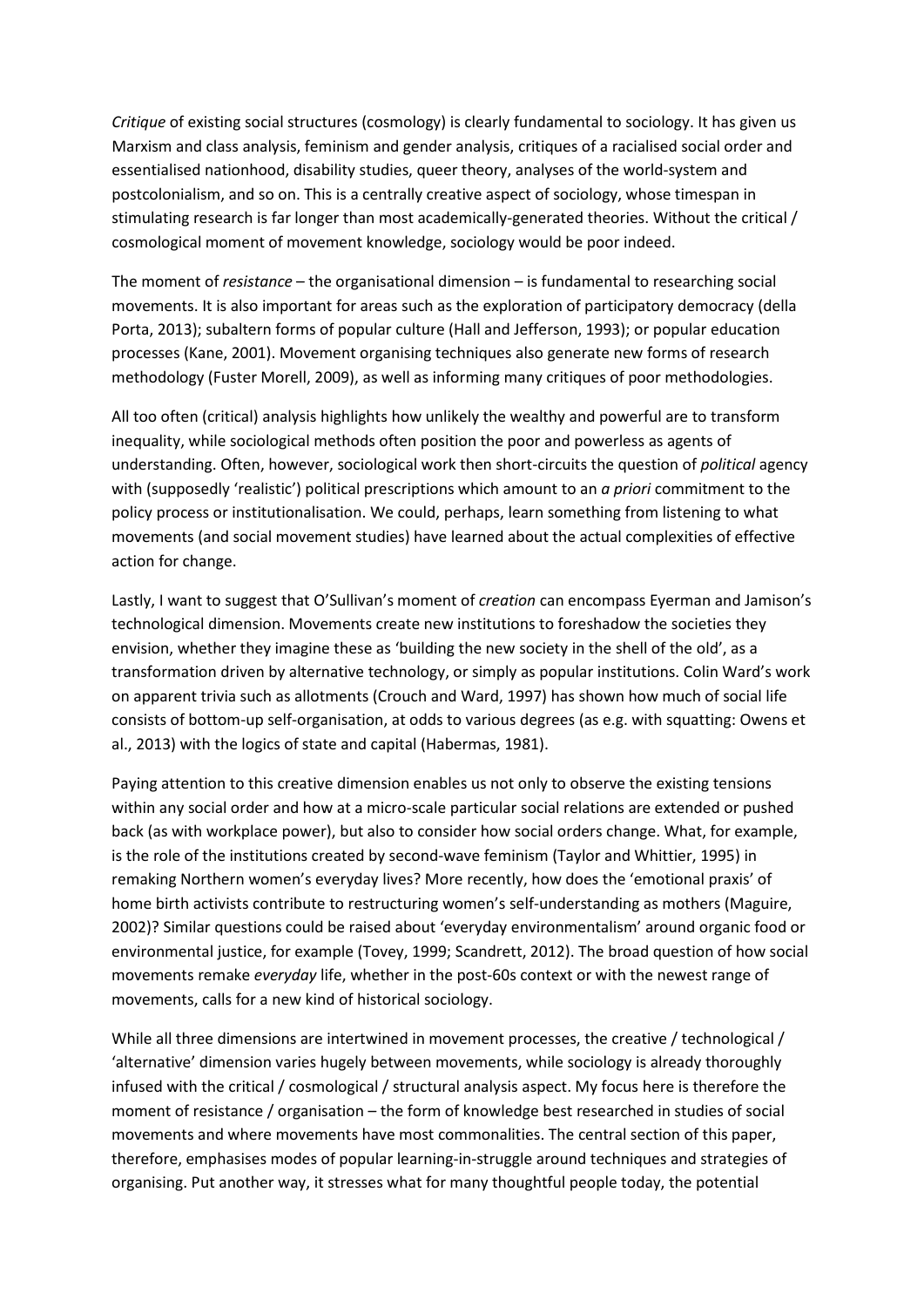audience for a relevant public sociology, is the most urgent question: 'yes, but what should we *do* about the crisis?'

#### **From practice to theory: creating knowledge in the crisis**

If movements go from practice to theory (Gordon, 2007) in generating knowledge, for presentation purposes I reverse this and start with contexts where movements articulate and assert the validity of their knowledge externally, before proceeding to discuss contexts where movement knowledge is formalised and disseminated internally, and finally contexts where movements directly create knowledge through practice, in each case emphasising content around organisation / resistance. The separation is artificial - knowledge creation, articulation, learning and dialogue are not separate processes – but these different settings vary in the degree of attention placed on one or another aspect. In particular, this article asks what inspiration they can offer for new modes of sociological theorising, teaching and research respectively. Hence I focus particularly on explicitly knowledgeoriented activities, rather than e.g. learning within movement media (Meek, 2011), worker-run enterprises (Larrabure et al., 2011), or radical art (Clover, 2012).

This article pays particular attention to the flourishing of such activities in the context of the long wave of movements against neoliberalism, originating in the 'movement of movements' from the later 1990s, shaped by a dialogue between European and Latin American movement learning processes which expanded to include North American, South Asian and South African struggles in particular. In Latin America, these processes have continued through the 'pink tide', while the antiwar movement brought a new engagement with movements in the Arab world, preceding the events of 2011; while in Europe the last few years have seen indignados, Occupy and other antiausterity movements in a continuing ferment.

This wave has involved a particular attention to learning and knowledge, drawing on the earlier movement experiences mentioned above but also responding to its own internal diversity and the resultant need for reflection. As Conway (2006) notes, coalitions and networks are particularly important in movement learning processes (see also Daro, 2009 on learning and difference in the global justice movement). Since each constituent movement, as we have seen, can be understood as a knowledge producer or as consisting of cognitive praxis, the encounter *between* movements forces a particularly conscious 'talking between worlds', and a fruitful exploration of different kinds of learning activities to enable this. Sociology, I will argue, stands to learn considerably from this.

The current movement wave is still young, its forms very much a matter of internal and external contestation, and only some of the literature now being generated is helpful to the questions pursued here. Thus for each of the three aspects of movement knowledge discussed below, I combine discussion of a relatively well-researched and –published (global or US) project, alongside discussion of an aspect of the current wave of Irish movements in which I have participated and carried out research, and indications of the wider spectrum of developing projects in Britain and the US, in order to identify some possible inspirations for new approaches to sociological practices of theorising, teaching and researching respect[iv](#page-17-3)ely<sup>iv</sup>. I conclude with a call for a dialogue of critical solidarity between sociology and these new forms of social knowledge production.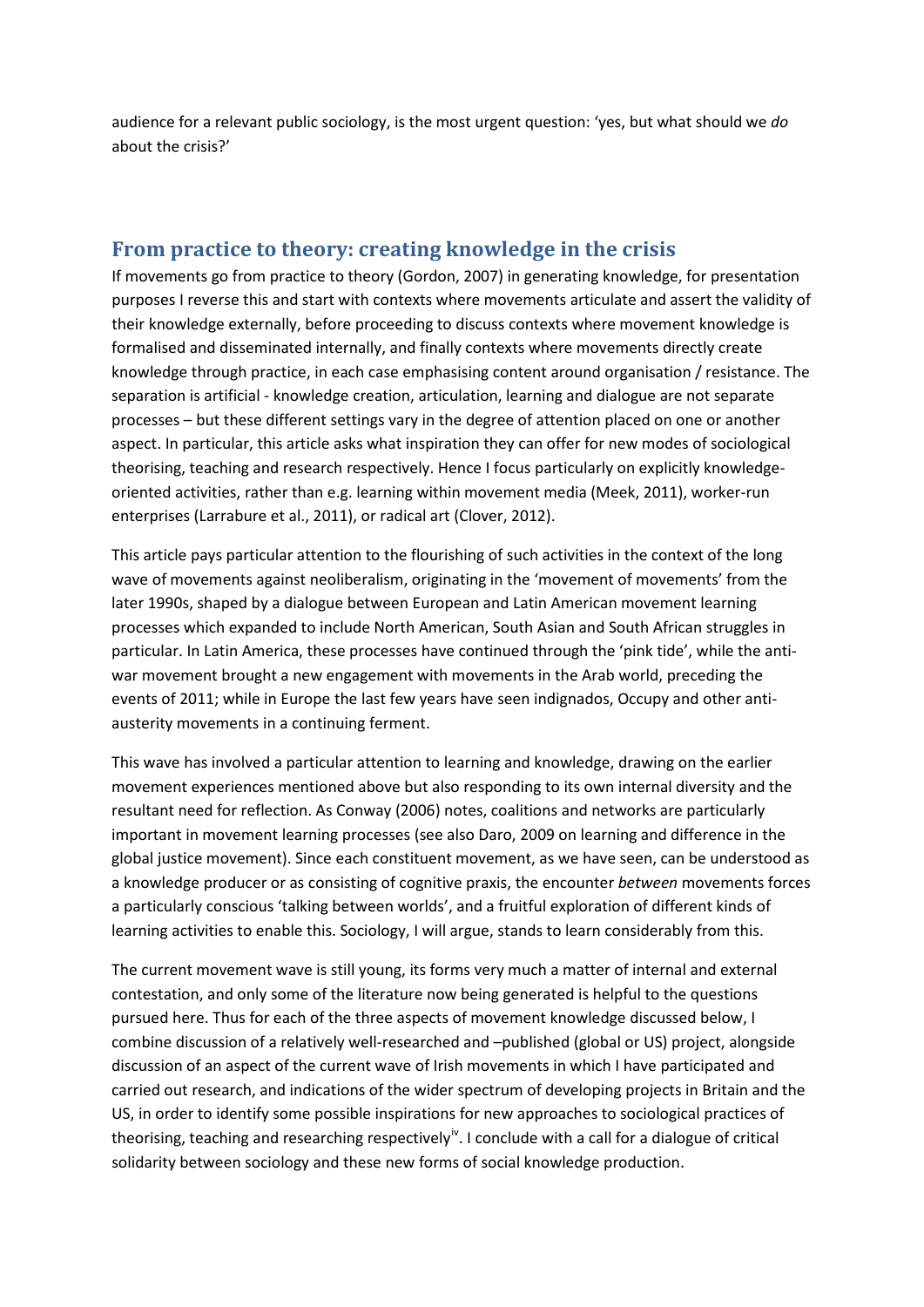## **Movement-linked spaces of theoretical analysis**

Contexts where movement participants publicly articulate overarching, relatively 'disembedded' knowledge are the most easily comparable with currently-dominant forms of sociological theorising. Their strength is in speaking across wide social gulfs – between different movements, political traditions, places and social experiences but also between movement participants and others. This is particularly characteristic of the current movement wave:

'it is hardly a historical accident that activists chose at this moment to work within broad progressive networks using participatory forms of democracy in which a plurality of opinions and strategies were encouraged. In this sense the shape and organisation of the global justice movement can be understood as a conscious attempt to reevaluate the complex legacy of a century of radical thought and experience' (Finnegan, 2009: 216)

Similarly, Hall (2012: 127) writes that Occupy 'has drawn more attention to the processes of learning, to collective thinking, to active listening … than movements that have preceded it'. A paradigmatic example is the World Social Forum (WSF), characterised by De Sousa Santos (2006) as an 'ecology of knowledges'. First held in 2001 as an counter to the then-hegemonic neoliberal discourses of the World Economic Forum, it has become a key institution for connecting global struggles.

The WSF is arguably a democratic think-in, constituted by the difficult dialogue between activists from many different countries, slowly developing common conversations: if 'neoliberalism' has now become a dirty word internationally, this is in large part due to the practical discovery that Andean indigenous groups and European trade unionists, Indian peasant farmers and North American ecologists can all name the structures they are battling in these terms. The WSF's self-imposed refusal of joint political action enables it to act as a space for reflection and dialogue; given this and the high costs involved in an annual international gathering, it is no surprise that many participants are professional intellectuals: after students (36.9%) the next largest occupational categories are academics (11.9%), media (5.2%) and other educators (4.5%) (Chase-Dunn et al., 2007).

The WSF is both a consciously-created movement space for discussion and also supports a welldeveloped network of meta-reflection on its own process, [vi](#page-17-5) including the OpenSpace forum, the OpenWSF platform, the WSF-discuss list and an extensive series of publications from the Indian CACIM centre<sup>[vii](#page-17-6)</sup>. Consistent with 'an ecology of knowledges', most of this reflection seeks not so much to define a single theoretical language to encompass all the movements involved but rather to develop ways of communicating across this diversity of popular agency.

The WSF is not unique in such practices among the processes of the current movement wave. Similar reflections were articulated poetically by the Zapatistas since 1994 (arguably the 1995 and 1996 Zapatista *Encuentros* were seminal for the wave) and by other groups since. In the wake of Anglo-American 'identity politics' and largely failed attempts to ally multiple movements around continental green parties in the 1980s and 1990s, it could be argued that it is the radical rootedness of recent indigenous mobilisations that underpins this theoretical biodiversity. Almost by definition, to exist as collective subjects, indigenous communities consist of a specific way of living together, so that their cultural autonomy is non-negotiable in a different way to Northern groups who can hope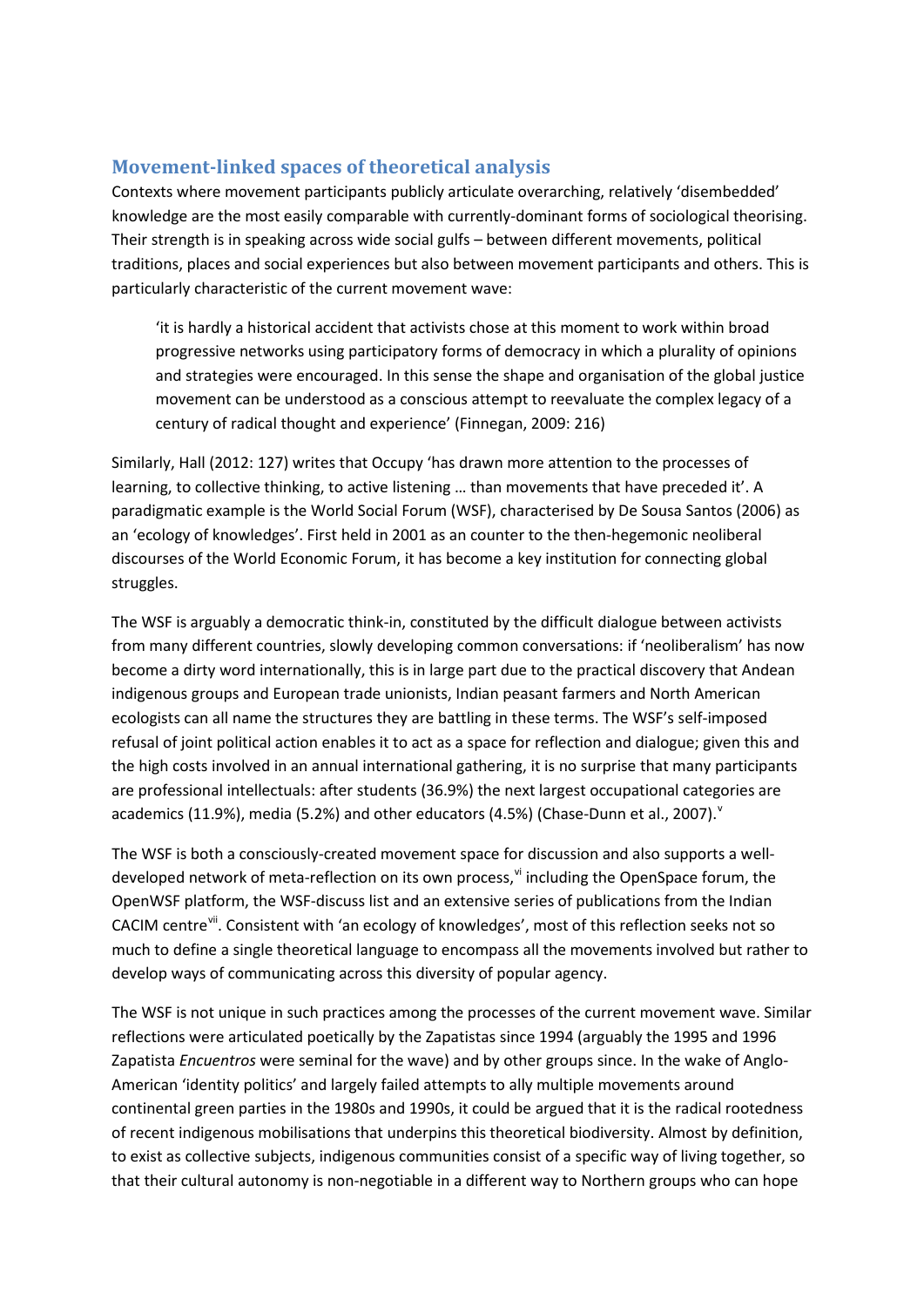to 'mainstream' their identities in the post-1960s period of cultural diversification and niche markets. The symbolic and practical impact of the Zapatistas and their refusal of a single language made necessary new forms of intellectual dialogue between groups which might otherwise have been forced either to compete or to seek a single common language.

The social movements journal *Interface* is a second example of this non-hierarchical conversation. Founded as a space for dialogue between academic researchers and movement thinkers (with articles refereed by both) and edited regionally autonomous groups, its eleven issues to date have been open-access (not restricted to universities) and geared to conversations across the languages of different movements, disciplines, political traditions, national cultures and so on<sup>viii</sup>. As with the CACIM publications, it is not light reading: a typical issue is nearly 500 pages long, and some aspirations are more easily met than others (multi-lingual publishing, for example). Nonetheless it has had 25,000 readers in the past year (Cristina Flesher Fominaya, 2013, personal communication), far more than any purely academic journal of social movement studies, and much more widely distributed geographically.

At its 2009 founding *Interface* was a direct contrast to the highest-ranked journal in the field, *Mobilization*, which was (and is) commercially produced (behind a paywall), dedicated to academiconly peer review, and resistant to approaches outside the orthodoxies of US 'social movement studies'. In 2011, however, *Mobilization* generated an open-access blog, *Mobilizing Ideas*, geared towards 'dialogue between scholars and activists'  $-$  albeit still edited entirely by academics<sup>[ix](#page-17-8)</sup>, dominated by US voices and in practice operating more to valorise the cultural capital of its parent journal's theoretical approach than to articulate social movement knowledge. Unlike the democratic orientations of the 'movement of movements', 'contributions to Mobilizing Ideas are typically by invitation'<sup>[x](#page-17-9)</sup>.

Closer to movement approaches is the online magazine *Reflections on a revolution* (ROAR)<sup>[xi](#page-17-10)</sup>, founded in 2010 by a group including postgraduates from the European University Institute's centre for social movement studies. The differences to *Mobilizing Ideas* are marked: a fundamental internationalism, engaged researchers rather than a programmatic separation between scholars and activists, openness to contributions, independent initiative rather than institutional sponsorship, the use of Creative Commons, and most substantively the absence of any sense that academic knowledge is the only valid source of understanding. Like much of the current movement wave, ROAR is theoretical and dialogical without intellectual closure: Zibechi, Agamben, Holloway, Michael Albert, Chomsky and Marcos all appear in a project which is closer to the spirit of a Zapatista *encuentro* or a World Social Forum than a seminar at Notre Dame.

These examples highlight contrasting concepts of theoretical knowledge production. In one, knowledge is the property of the university, more specifically a single, hierarchically-constituted and intellectually discrete subdiscipline. Beyond carefully-managed dissemination and discussion with invited participants, its audience inhabits a paywall bubble – in other words consists of a relatively small group of academics, primarily in the First World and in research-oriented universities.

In the other, knowledge is understood not only to arise democratically but to some extent to *consist in* the interaction between differently-situated, experientially-grounded and practice-oriented modes of knowing. It is arrived at not from a closed space or from participation in an invited space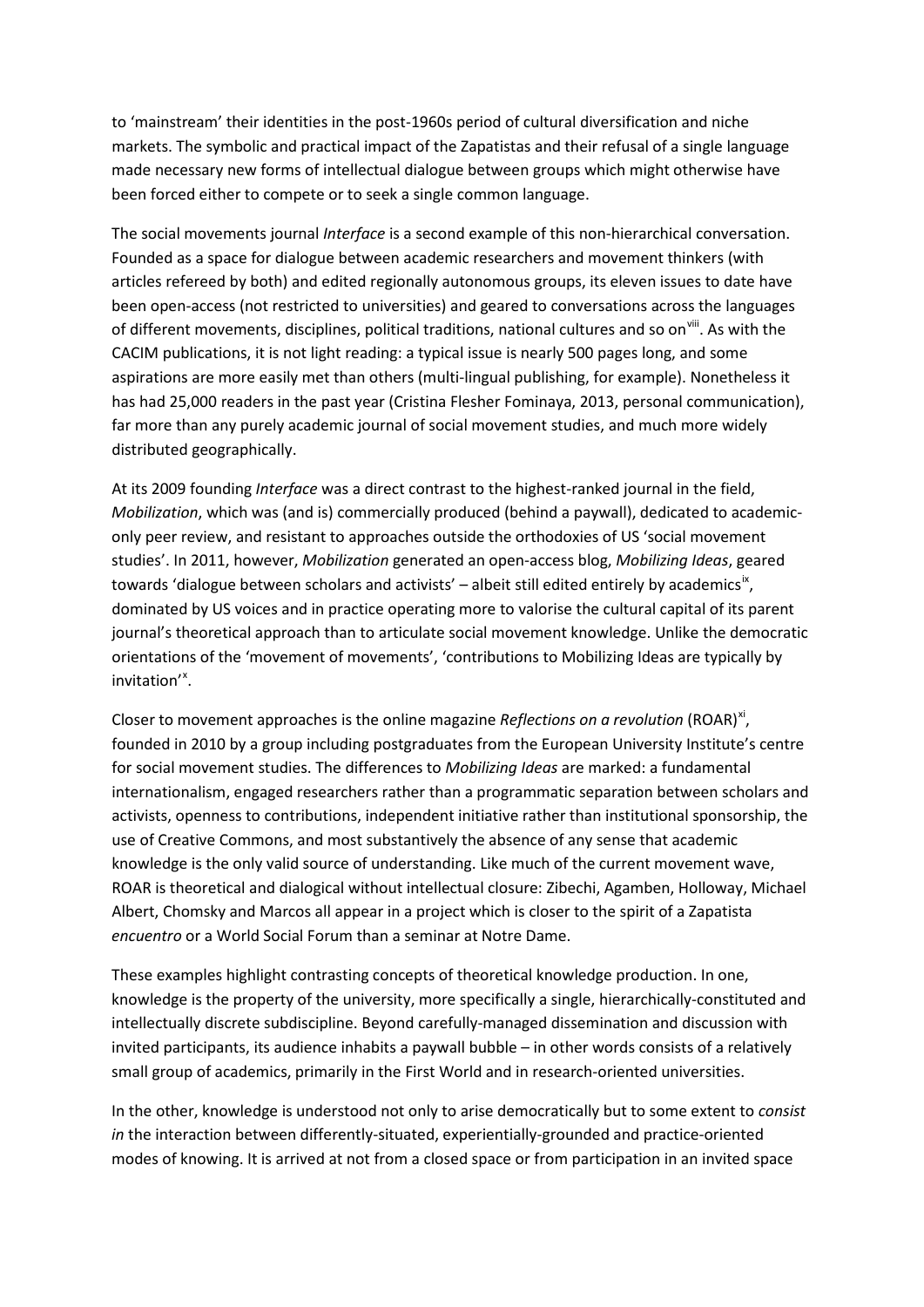but rather through claimed or created spaces intended to enable discussion *between* different modes of knowing.

There are, of course, dangers in such approaches, and not everything said in movement contexts is equally true, helpful or insightful. Of course the same is true of academia, as the recent case of David Held and Anthony Giddens in relation to Saif Gaddafi and the Libyan regime has highlighted. Senior positions, long publication records and major research grants are no guarantee against getting it spectacularly wrong - intellectually, politically and morally.

Current movement practice, then, is at odds with the dominant approach to sociological theory. Contemporary movement theorising is more collective, democratic and practice-based; it seeks above all a mode of conversation *between* different intellectual languages rather than seeking to boost the cultural capital involved in acquiring and developing a single approach. If sociological theory is to regain greater public relevance in the context of the current wave of movements, this ability to talk between worlds is one of its most urgent needs.

#### **Movement spaces of self-education and formalising knowledge**

A classic division of social movements' intellectual labour distinguishes between agitation, education and organisation. *Agitation* is saying something simple to large numbers of people to convince them that something is unjust. *Organisation* is the business of directly working to construct social movements. *Education* is the process whereby movement participants come to understand the deeper forces underlying the issues they are campaigning on, the nature of the opposition they face, the history of movement struggles, and so on. Unlike most sociology teaching, movement education in this sense works with people who have already become consciously active subjects. It is thus also distinct from the kind of radical education which seeks to bring people from discontent to analysis or from analysis to action. This section explores *movement* spaces of self-education and the formalisation of existing knowledge, where participants are already movement activists.

Paradoxically, this is the area where the university model has had most impact. If in the 1890s there were two dozen independent public talks on atheism *alone* every Sunday in London (and comparable figures for other movements: Cox, 2013b), today such events have declined dramatically. The reasons for this are complex: while some have retreated from the public sphere into consumerism, others find that expanded education, libraries and media access enable alternative routes to intellectual activity (Rose, 2001). Simultaneously, in the global North, movements' level of organisational intensity has declined dramatically, far fewer organisations can sustain their own learning spaces and what remains is often drastically depoliticised (Grayson, 2011).

The post-1960s entry of Marxism, feminism, race and ethnic studies, queer studies and so on plays a role here. If as late as the 1920s a good self-education could fit someone for an active life as a movement organiser, by the 1970s the organisations implied by such a career were ceasing to exist. Nonetheless, the activist skills of being able to speak on anything, to write at the drop of a hat, to master a complex body of literature, to hold an audience and to organise one's own time were good preparations for academic careers. For a long time, too, boundaries could be blurred and it was possible to convince oneself that teaching radical theory was *per se* radical.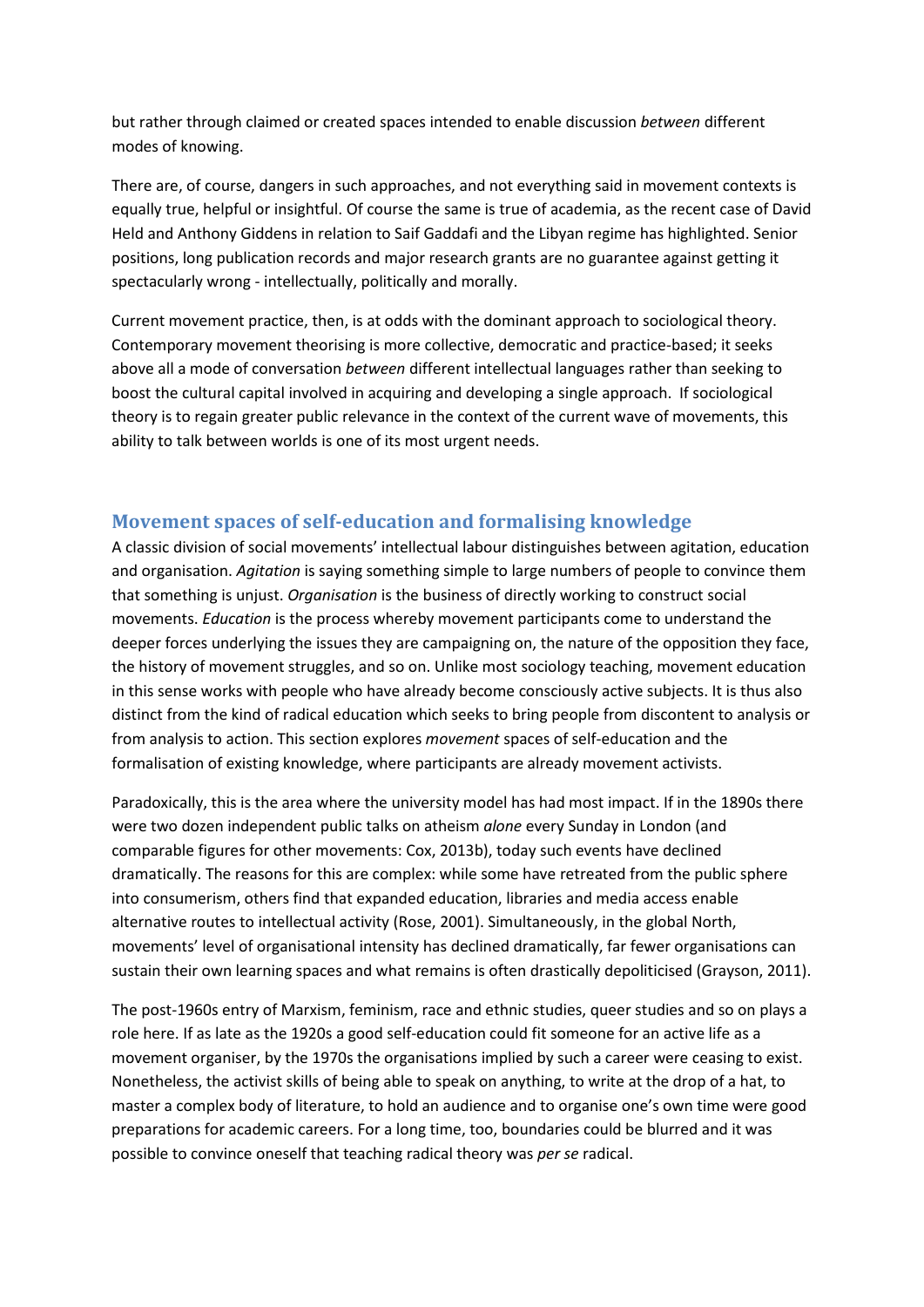The conditions of plausibility of this analysis have long been declining, but university (especially postgraduate) contexts still see significant numbers of intelligent and self-motivated people, who take ideas seriously as having real-world implications, read extensively, debate with each other and often formulate practical projects reaching outside the classroom. Unsurprisingly, both 'official' postgraduate courses and 'unofficial' counter-universities have flourished in recent years as education costs soar and movements critique official knowledge.

One well-developed example is Antioch's MS in Environmental Studies with a focus on Advocacy for Social Justice and Sustainability, now over a decade old. Developed out of critical pedagogy and an analysis of 'movement halfway houses', it offers an explicitly activist training programme geared both to the needs of environmental organising and those of university accreditation. Its five key areas are ecological literacy; political analysis; organising skills; nonprofit management; and personal transformation. The course is very conscious of historical context<sup>[xii](#page-17-11)</sup> and draws on a PhD-level analysis of the skills required for movement organising (Chase, 2006).

By contrast, the more recent MA in Community Education, Equality and Social Activism at the National University of Ireland Maynooth<sup>[xiii](#page-17-12)</sup> is designed for participants who are already skilled and active in a wide range of communities, movements and organising styles. As in movement-linked spaces of theoretical debate, the assumption is that the encounter between the different worlds represented by participants will both enable an articulation of existing, tacit knowledge and develop a wider dialogue around strategies for social change and a deeper understanding of the perspectives and concerns of other movements and communities. The course is closely linked to on-the-ground struggles and student dissertations are focussed on developing movement practice<sup>xiv</sup>.

Now entering its fifth year, staff have initiated participatory action research on the course (Finnegan et al., 2013). Initial results indicate that participants strongly value the experience of democratic, dialogical learning processes and the widening of their political perspectives, which provokes reflection on their own practice. At the same time, the open encounter between different worlds is very demanding and collective work has its own difficulties in a society where it is rare.

More widely, the recent crisis has seen a flourishing of alternatives to the conventional university model, often originating from critical postgraduates and precarious researchers. The current movement wave is particularly marked by organising strategies based around what Langdon (2009: 81) calls a dialogue-based process of mutual learning rather than the didactic process of instruction more characteristic of earlier state-centric movements, and this is reflected in the kinds of educational strategies represented in the UK's 'Sustaining Alternative Universities' conference and the Free Universities Network<sup>[xv](#page-17-14)</sup>. Alternative education projects are notoriously fragile (Avrich, 2005): they face all the complexities of any new educational initiative, without the institutional and funding base of conventional initiatives, while setting the bar much higher around access, content and pedagogy.

The energy going into such high-risk projects does not merely reflect the prestige of the university model; it expresses the intellectual levels at which many social movements operate, the rewards of being part of a committed group of collective, democratic learners, and the political productivity of such projects. If few such projects survive (Lincoln's Social Science Centre, founded in 2010, is a relative veteran), many serve as 'movement halfway houses' in a different sense – spaces where activists learn to work together and articulate shared perspectives. It is likely that (as with earlier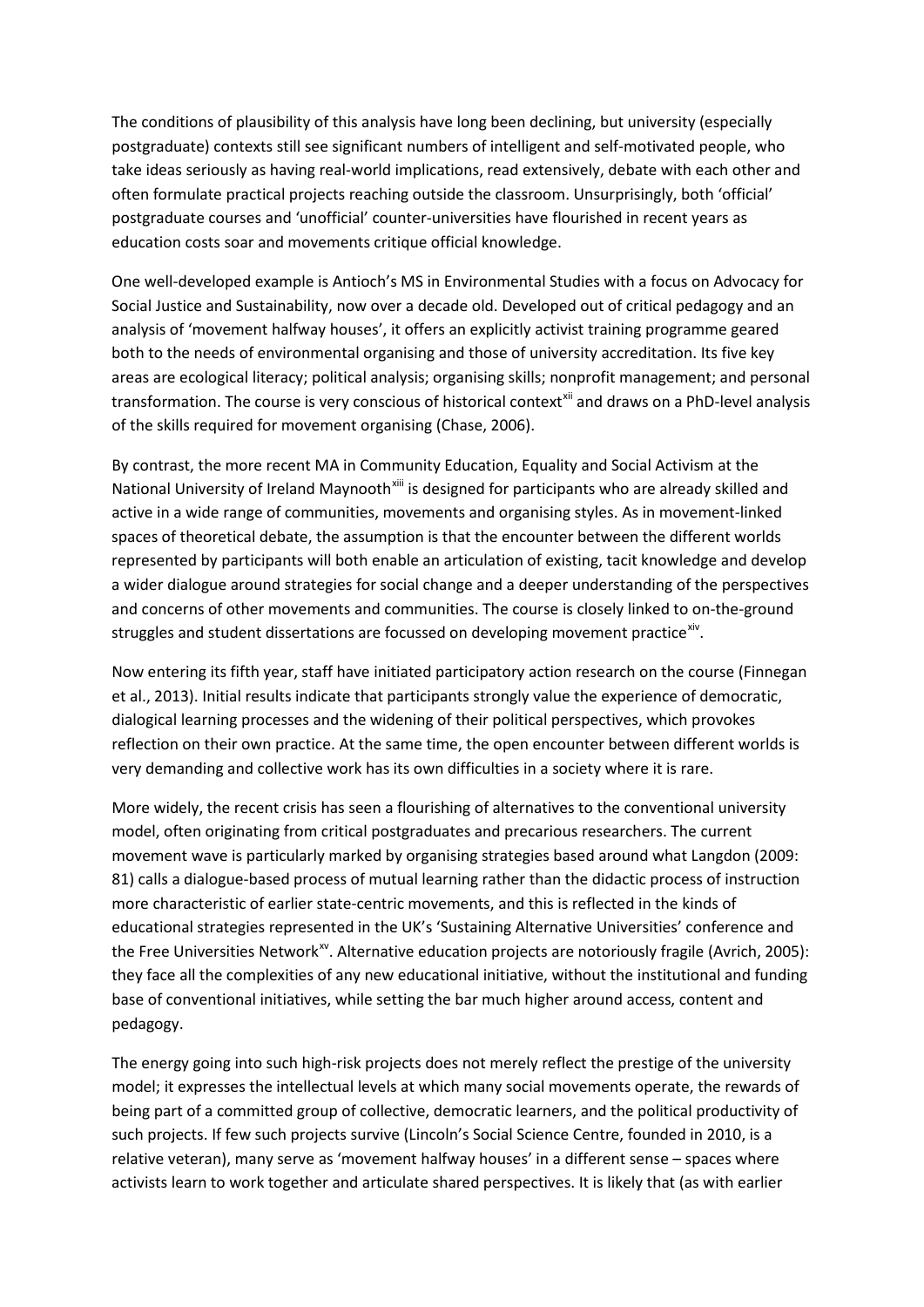popular education processes), such initiatives will create greater space for less adventurous initiatives within the system.

More broadly, sociological teaching stands to learn from these initiatives, not least in terms of their positioning of participants as active social agents rather than passive consumers (even, as in some 'critical' approaches, passive consumers whom the lecturer can transform), in their linking of education and social practice and in their exploration of collective and democratic methodologies which turn diversity of experience and knowledge into a fruitful source of understanding which can encompass these 'many worlds'.

#### **Movements creating knowledge through practice**

Thirdly, we can discuss spaces where movements *create* new knowledge directly. Typically, these follow the modes identified in the Gramsci-Wainwright-Freire analysis of the articulation of practicebased and situated 'good sense' against ideological and hegemonic 'common sense', or of the articulation of previously tacit knowledge in struggle. In important ways these can be understood as research processes, albeit closer to (say) participatory action research than the models more commonly taught in undergraduate sociology.

The Irish Grassroots Gatherings process (McCarthy, 2005; Cox, 2007) are a good example of what this can mean in practice. A central element of the Irish movement of movements (Cox, 2006), 13 gatherings have been held between 2001 and the present, bringing together anarchists, feminists, libertarian socialists, radical democrats and activists in anti-austerity, ecological, community, women's, anti-war, trade union and other movements.

The Gatherings are organised around a very conscious bottom-up model without a controlling centre; different regionally-based groups organise Gatherings according to the themes and orientations that matter for movements in their area. Unlike 'recruiting event' models, they are not centred on high-profile speakers and attempts to mobilise people for pre-planned activities; typically two-thirds to three-quarters of participants are already activists and the point is to 'learn from each other's struggles' rather than treat each other as 'punters'.

A typical workshop might have two or three presenters from different movements giving short introductions on a shared topic; the assumption is that most other participants also have some experience and insights, and the goal is to learn from the exchange. Facilitators are expressly primed to encourage an equal discussion, using various tools from grassroots movement contexts $^{xvi}$ .

More formally, the pedagogical strategy moves towards the articulation of a less situationallyspecific understanding but still developed out of activist praxis, by confronting several related-butdistinct experiences and practices with one another. As workshops are typically not oriented towards taking an immediate decision or organising an action, a learning space is created, which is not a Habermasian 'ideal speech situation' but is nevertheless a meeting between relative peers, free from immediate practical pressures and without giving too much prestige to any one individual.

The Grassroots Gatherings enabled the formation of a range of alliances around particular projects (anti-war activism, summit protests, local organising) and the broadening of various movement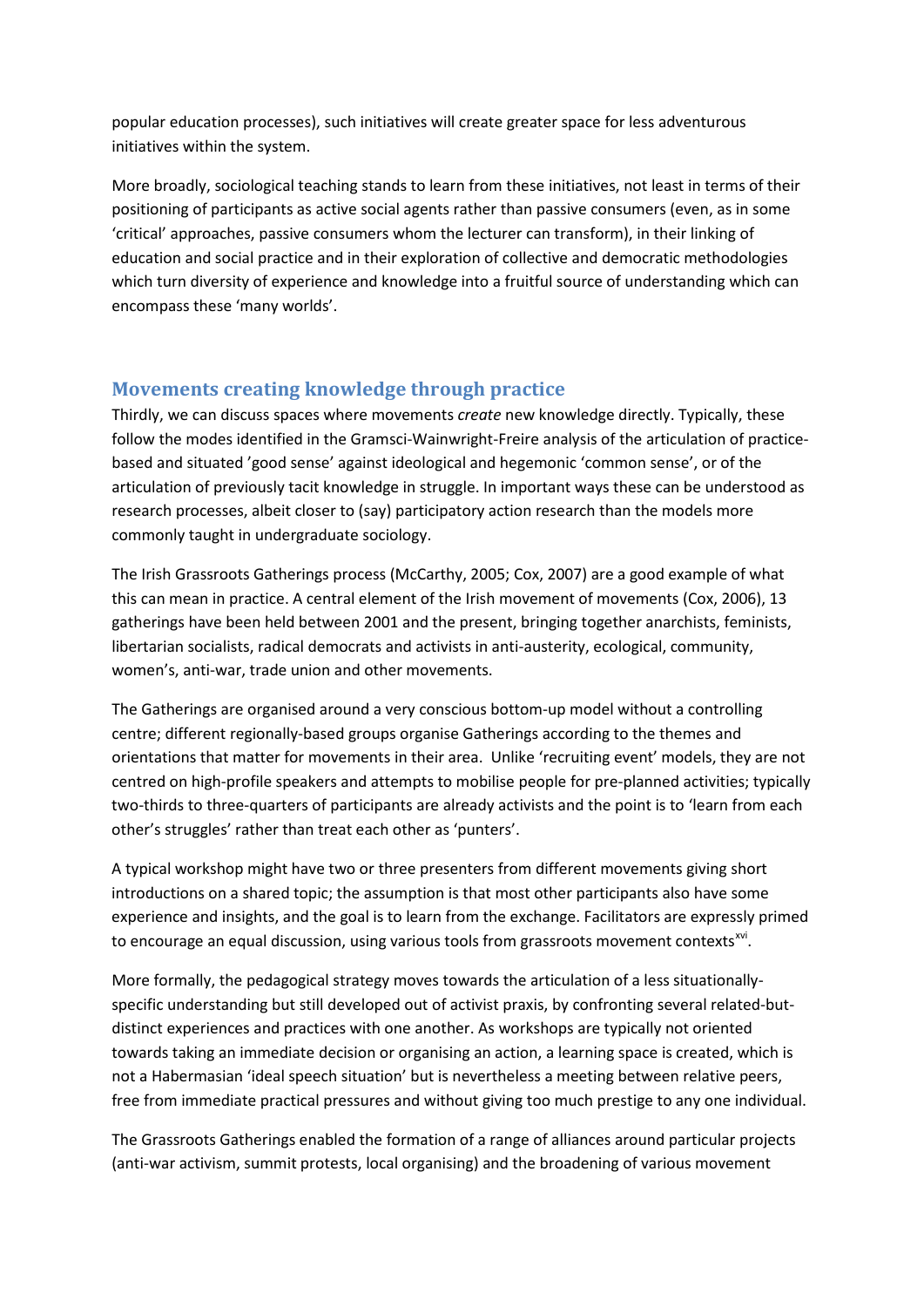identities. The process was not always linear, however; their single most transformative moment was an internal feminist uprising which had long-term effects for a new generation of direct-action feminism and developments such as safe-space policies. Talking between worlds is not always a polite process.

At a subtler level, the Gatherings enabled the articulation, sharing and formalisation of a wide range of forms of activist knowledge, from direct action techniques to gender relations within movements and from structural analysis to activist sustainability. In the process, they also enabled a move away from the crudely pragmatic emphasis on 'doing what we do' which easily gains the ideological high ground within more enclosed movements and organisations – and lends itself to cooptation within an otherwise unchanged social structure. The systematic generation of counter-knowledge is part and parcel of the process of social change.

More broadly, a range of authors (Gordon, 2007; Maeckelbergh, 2009; Szolucha, 2013) have argued that the global justice movement and more recently the indignados, Occupy and other antiauthoritarian movements have represented a process of developing new knowledge around direct democratic processes. Modes of consensus decision-making with long historical roots in anarchist, Quaker and cooperative organisation were extended in various anti-authoritarian social movements from the 1960s through to the 1990s, most obviously feminism (Levine and Freeman, 1984), radical ecology (Coover et al., 1985), non-violent direct action (Starhawk, 1982) and some working-class community organising (Cox and Mullan, 2001).

In the 'movement of movements' inputs were drawn from all these and the rather different consensus-oriented approaches of majority-world indigenous and peasant movements. Gordon (2007) argues that the 'movement of movements' systematised tools for consensus in larger groups which were not pre-constituted; Maeckelbergh (2012) and Szolucha (2013) show how anti-austerity movements saw the further extension of these processes from the early 2000s summit protests to dramatic occupations of public space in the 2010s.

In both Grassroots Gatherings and the new democratic practices, we see forms of movementgenerated knowledge becoming more articulated and less situation-bound, developing an alternative 'local rationality' (Nilsen, 2009) from its immediate context towards a more generalisable form of movement knowledge which constitutes an alternative way of operating not only to hegemonic 'common sense' but also to the expert-led knowledge which e.g. Giddens (1991) tells us modernity inevitably entails. *Contra* Giddens, expert-led knowledge may be inevitable in technocratic and authoritarian social orders; but it is not the only way in which human beings can organise themselves, even in complex situations. Indeed both Hayek's critique of centralised planning and Wainwright's (1994) democratic critique of Hayek take their point of departure in the *inability* of expert knowledge to adequately assess the social realm. The articulation of new forms of practice, 'tacit knowledge' and 'good sense' is in practice a form of collective research geared to uncovering what has *not* previously been known (and in this is sharply different from the predictability rewarded by most research funding processes).

These movement analogies of primary research take their starting-points from movement needs and practice (not institutional logics); embody strongly collective and dialogical power relations; and show a capacity for self-transcendence, moving beyond their intellectual starting-points and creating new kinds of knowledge: all things which 'actually-existing' sociological research could stand to learn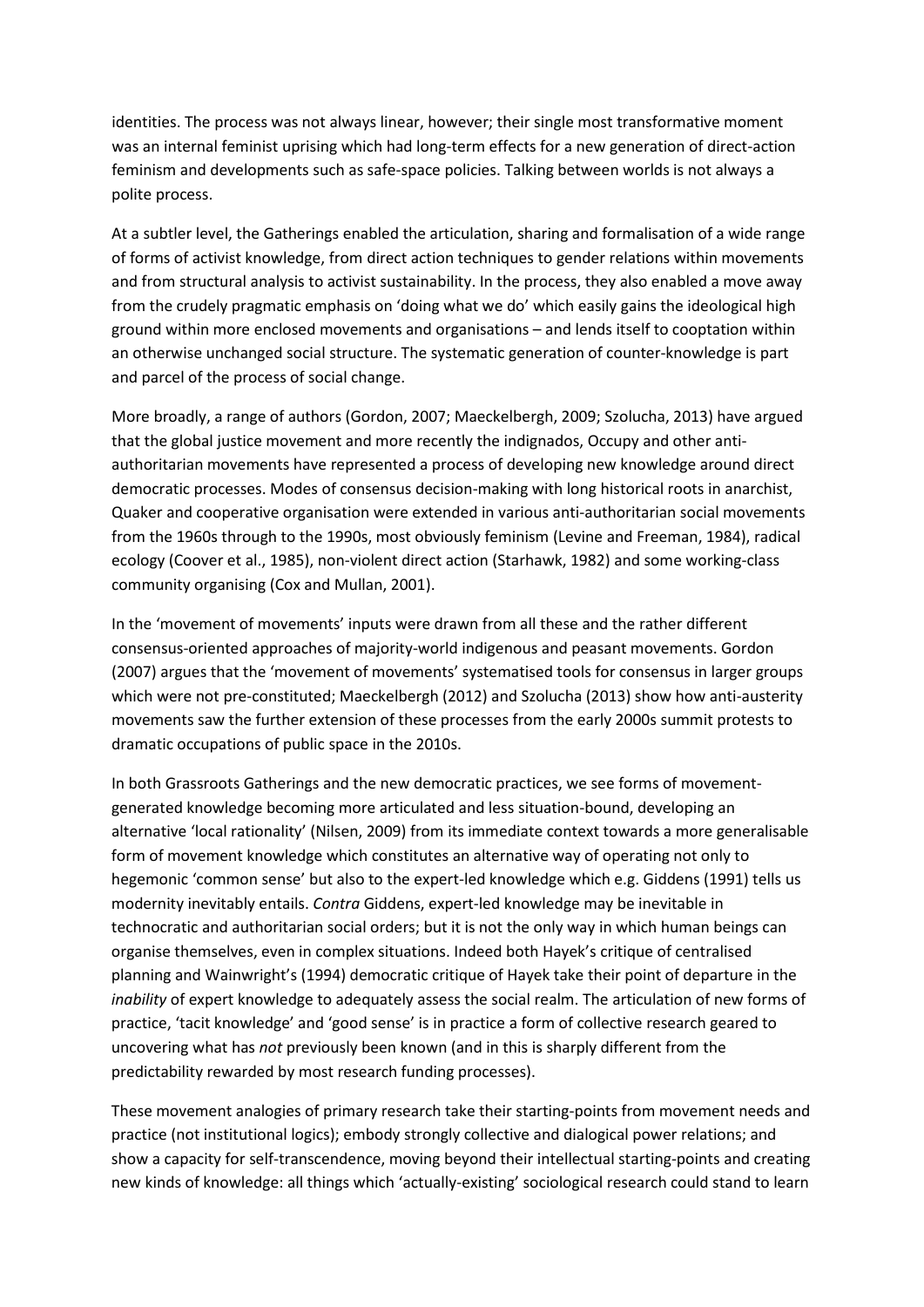from. Underpinning this is the direct, first-person encounter between the different 'worlds' of different local rationalities and forms of movement knowledge, which turns both aspects of their situatedness (their roots in specific contexts and their partial character) into strengths as broader forms of knowledge are articulated.

Finally, we might note the development of movement re-analysis processes. A series of 'popular political economy' projects in the UK and Ireland<sup>[xvii](#page-18-1)</sup> have aimed to reclaim the once-radical knowledge encoded in Marxist and other forms of socialist political economy from the academy which is now their primary purveyor. Using radical and popular education tools, young activists trained in the academy are working to teach political economy for local purposes and needs to a range of movement and community groups. The outcomes are as yet very preliminary, but suggest *both* a steep learning curve on the part of conventionally-trained activists to reshape their academic knowledge in a form suitable to popular needs *and* a great thirst for this knowledge and ability to see its potentially emancipatory impact. This is, perhaps, a salutary reminder that often the result of a previous process of movement co-optation (here, academic Marxism) can nonetheless leave *content* (if not forms) which can be recuperated by subsequent movement waves. If some kinds of sociology are perhaps overdue for archiving, others may perhaps be ready to be reused, repaired and recycled.

#### **Conclusion**

What does all this mean for how sociology can remain relevant and engage with new forms of social knowledge production? Perhaps the most important point is the proposition that there *are* such forms. Sociology is *a* mode in which societies generate knowledge; to claim that it has particular value need not mean to exclude other modes. Indeed, as this article has suggested, a greater ability to engage with other discourses would itself go a long way towards re-establishing its relevance. Fundamental to the current movement wave has been the practice of 'talking between worlds', of communicating between different, partial, situated articulations of popular experiences and cognitive praxis and making this encounter a source of intellectual riches as well as political strength.

The introduction argued that sociology's most creative moments have been those in which it engaged strongly with the knowledge produced by social movements: in the later 19<sup>th</sup> and early 20<sup>th</sup> centuries and again in the later 1960s and the 1970s. I have suggested that another such wave is developing, centred on the 'movement of movements' and anti-austerity movements. These movements are remarkable generators of knowledge and pedagogies, and indeed many of their participants are postgraduates or precarious researchers in the social sciences: the dialogue is already happening and elements of movement theorising, educational and research processes are affecting sociology; some of the implications suggested above are starting to be explored.

As in previous generations, this raises tensions between processes of commodification or co-option of movement knowledge and those of dialogue and solidarity; the difference is defined, in essence, by their intended or implied interlocutors. Sociology is not doing as well here as disciplines such as anthropology, geography or political science, where much of the most interesting work on contemporary movements is being done. For various reasons, power relations within sociology tend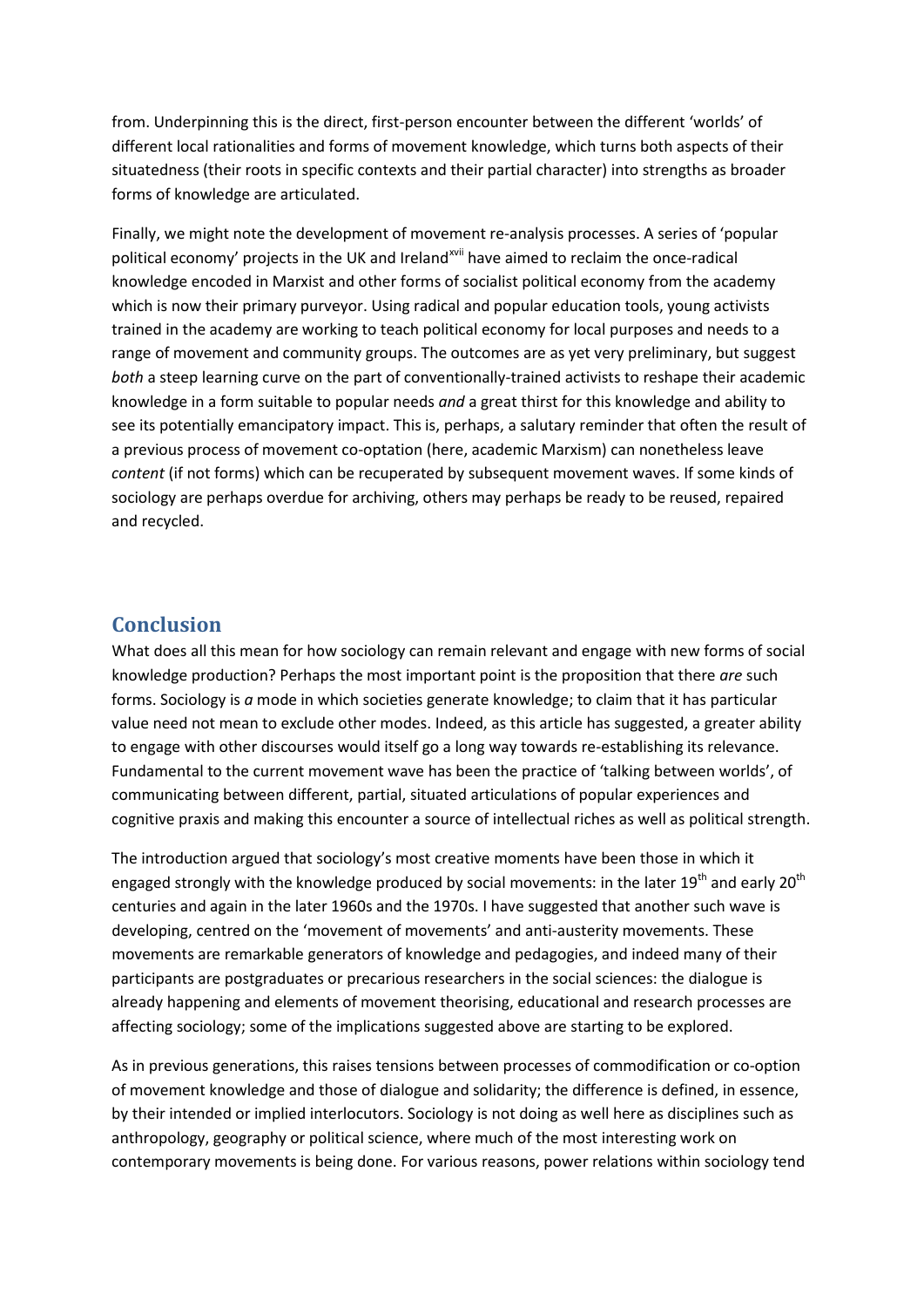more towards disciplinary closure; put another way, they disadvantage attempts at dialogue with new forms of social knowledge *more* than is usual for any academic discipline.

There are obvious instrumental reasons why engagement with new forms of knowledge is a better long-term strategy for sociology. Perceived public relevance, student numbers, 'impact' and 'dissemination' all now encourage *some* degree of dialogue. I want, however, to conclude with a more substantial argument. The appearance of a new dimension to the sociology of knowledge is usually an indicator of a worthwhile dialogue between sociology and society; it shows academic theory and research being forced to engage with other social forms of knowledge generation, representing under-represented experiences of the social world. When, as with social movements, this knowledge has a critical edge – critique of underlying structure, articulating counter-knowledge, or developing alternative modes of theory, education and research, this is a particularly valuable learning goad, forcing reflection on what, of sociology's 'heritage', remains valuable and what can be packed away.

A fundamental question is who we are writing for. Recent decades have seen sociology downplay a genuinely historical sense of social change for often poorly-informed discussions of modernity, a sign of the relatively stable bubble which Northern sociology has had the privilege to inhabit. Popular collective agency has been increasingly written off, with sociologies reflecting business as usual and a consumerist sense of agency divorced from wider contexts. This is shaped by a progressive withdrawal from dialogue with movements – and an increasing dialogue with state and private funders, commercial publishers, and students conceived of as consumers. Worldly wisdom writ as high theory has been taken to mean, if not the end of history, certainly that there was something embarrassingly naïve to the belief that capitalism, patriarchy or a racialised global order might be not only historical products but also vulnerable to popular pressure and liable to change. As our daily realities became defined by competition for funding and publications on increasingly artificial terms, we perhaps projected our own resignation onto others.

I remember my own initial fascination on discovering that it was possible to study society, to understand it and to change it. This is the core justification that we as sociologists can offer others for their continued support – if we speak to readers, students and research participants as fellow humans interested in critical understanding, social change and equality rather than in terms of our contribution to their careers, EU governance or gross domestic product. Our continued engagement with popular sources of counter-knowledge about society is a means of remaining true to that vision. It does not entail an uncritical approach or unconditional support; but it is fundamentally different from attempts to dismiss or co-opt the knowledge being produced by the new wave of social movements.

I close with an image many of us have seen far too often: a conventional textbook on globalisation, social change or modernity with a dramatic cover photo of protesters - and a complete absence of social movements *within* those same covers. This is an image of bad faith: an acknowledgement that the wider world, even our own students, is more interested in the movements we use to sell conventional sociology than that sociology itself. It is time to take that interest seriously, and to try to write books which are *more* relevant than their covers.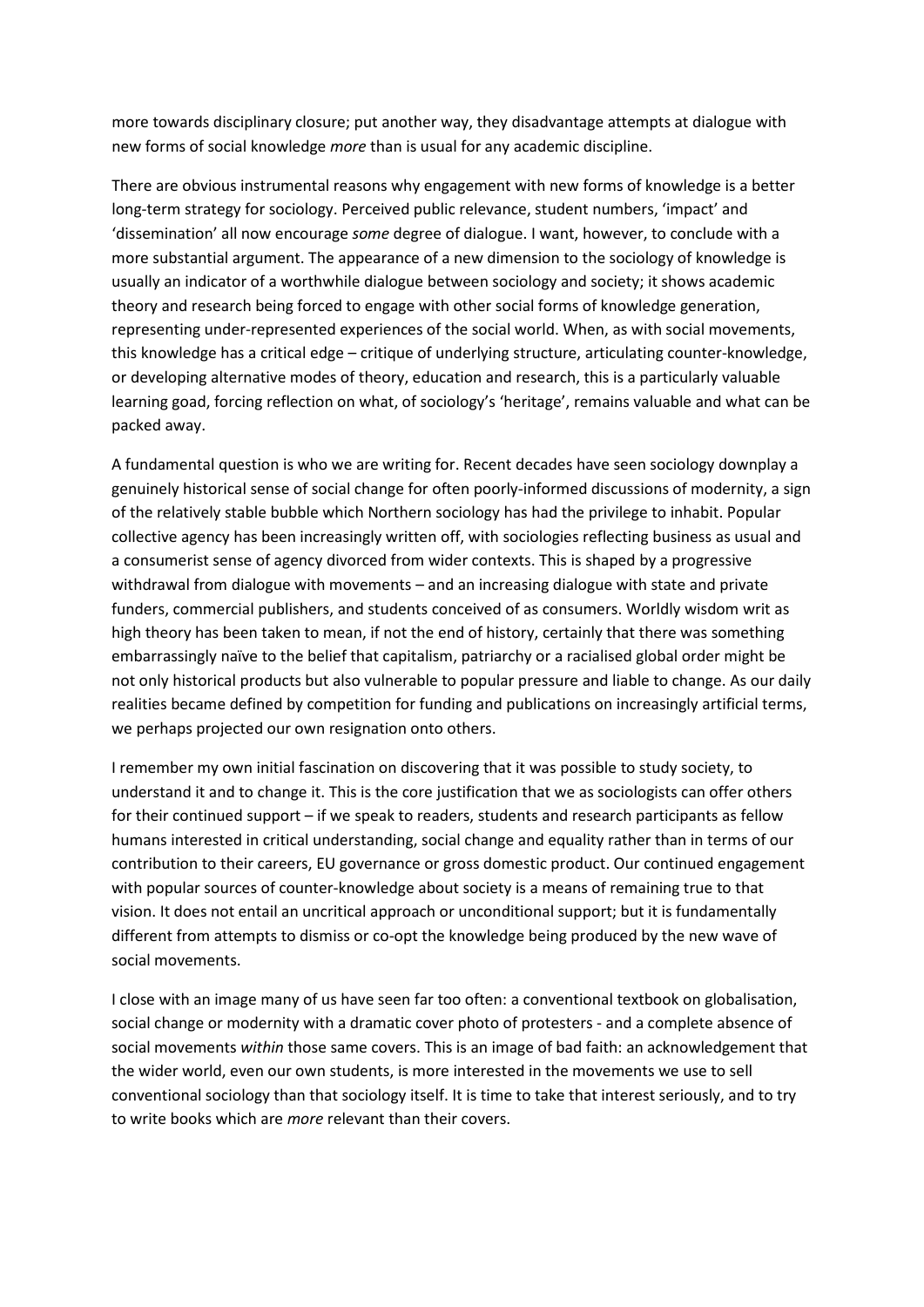## **Biblio**

Avrich P (2005) *The Modern School Movement*. Oakland, CA: AK.

Barker C, Cox L, Krinsky J and Nilsen A (2013). Marxism and social movements. In: Barker C, Cox L, Krinsky J and Nilsen A (eds.) *Marxism and social movements*. Leiden: Brill, 1-37.

Burawoy M (2005) For public sociology. *American Sociological Review* 70: 4-28.

Chase S (2006) *Activist Training in the Academy.* Unpublished doctoral thesis, Antioch University, Keene.

Chase-Dunn C (2013) The world revolution of 2013. Institute for Research on World-Systems working paper 82. Available at: http://irows.ucr.edu/papers/irows37/irows37.htm.

Chase-Dunn C, Reese E, Carter T and Kwon R (2005) Intelligentsia, academics, students and other participants at the World Social Forum. Institute for Research on World-Systems working paper 37. Available at: http://irows.ucr.edu/papers/irows82/irows82.htm.

Choudry A (2009) Learning in social action. *McGill Journal of Education* 44(1): 5-18.

Choudry A (2012) Building counter-power from the ground up. In: B Hall, D Clover, J Crowther and E Scandrett (eds), *Learning and education for a better world*. Rotterdam: Sense, 141-154.

Choudry A and Kapoor D (2010) Learning from the ground up. In: A Choudry and D Kapoor, *Learning from the ground up*. London: Palgrave, 1 – 15.

Clover D (2012) Aesthetics, society and social movement learning. In: B Hall, D Clover, J Crowther and E Scandrett (eds), *Learning and education for a better world*. Rotterdam: Sense, 87-100.

Collins C (2013) Language, Marxism and the grasping of policy agendas. In: C Barker, L Cox, J Krinsky and A Nilsen (eds.), *Marxism and social movements*. Leiden: Brill, 337-356.

Conway J (2005) *Praxis and politics*. New York: Routledge.

Coover V, Deacon E, Esser C and Moore C (1985) *Resource Manual for a Living Revolution*. Gabriola Island, BC: New Society.

Cox L (2006) News from nowhere. In: Connolly L, Hourigan N (eds.), *Social movements and Ireland.*  Manchester: MUP, 210 – 229.

Cox L (2007) The Grassroots Gatherings. *Red and black revolution* 12: 17 – 21.

Cox L (2013a) Eppur si muove. In: Barker C, Cox L, Krinsky J and Nilsen A (eds.) *Marxism and social movements*. Leiden: Brill, 125-146.

Cox L (2013b) A seditious press. Paper to *Uncovering hidden histories* seminar, UCC.

Cox L and Flesher Fominaya C (2009). Movement knowledge. *Interface* 1(1): 1-20.

Cox L and Flesher Fominaya C (2013) European movements and social theory. In: Flesher Fominaya C and Cox L (eds.) *Understanding European movements*. London: Routledge, 7-29.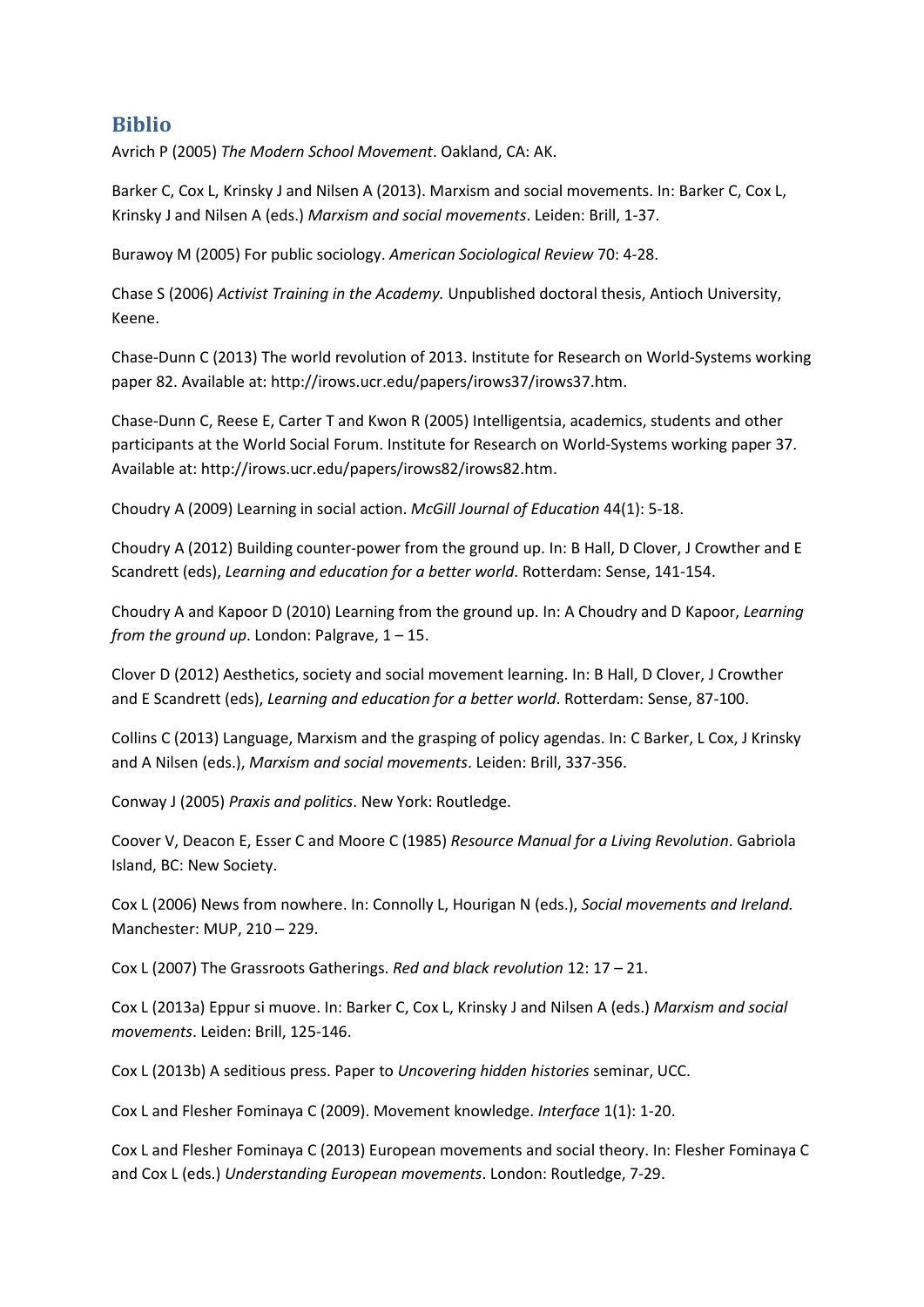Cox L and Mullan C (2001) Social movements never died. Paper to ISA / BSA social movements conference, Manchester.

Cresswell M and Spandler H (2013) The engaged academic. *Social movement studies* 12(2): 138-154.

Crouch C and Ward C (1997) *The Allotment.* Nottingham: Five Leaves.

Daro V (2009) Global justice protest events and the production of knowledge about differences*. McGill Journal of Education* 44(1): 39-54.

Della Porta D (2013) *Can Democracy Be Saved?* Cambridge: Polity.

De Smet B (2012) Egyptian workers and 'their' intellectuals*. Mind, culture and activity* 19(2): 139- 155.

De Sousa Santos B (2006) *Rise of the Global Left*. London: Zed.

Eschle C, Flesher Fominaya C, Motta S and Cox L (2011) Feminism, women's movements and women in movement. *Interface* 3(2): 1-32.

Etmanski, C (2012) Inch by inch, row by row. In: B Hall, D Clover, J Crowther and E Scandrett (eds), *Learning and education for a better world*. Rotterdam: Sense, 155-168.

Eyerman R, Jamison A (1991) *Social Movements*. Cambridge: Polity.

Finnegan F (2009) Book review: Janet Conway, *Praxis and politics*. *Interface* 1(1): 216-224.

Finnegan F, O'Keefe T, Cox L (2013) Learning from each other's struggles. Paper to *Alternative futures and popular protest* conference, Manchester.

Flett K (2006) *Chartism after 1848.* London: Merlin.

Freeman J and Levine C (1984) *Untying the Knot*. London: Dark Star.

Freire P (1996) *Pedagogy of the Oppressed*. Harmondsworth: Penguin.

Fuster Morell, M (2009) Action research. *Interface* 1(1): 21-45.

Giddens A (1991) *The Consequences of Modernity*. Cambridge: Polity.

Gordon U (2007) *Anarchy Alive!* London: Pluto.

Gramsci A (1991) *Il materialismo storico e la filosofia di Benedetto Croce*. Rome: Riuniti.

Grayson J (2011) Organising, educating and training. *Studies in the Education of Adults* 43(2): 197- 215.

Habermas J (1981) New social movements. *Telos* 49: 33-37.

Hall B (2009) A river of life. *Interface* 1(1): 46-78.

Hall B (2012) 'A giant human hashtag'. In: B Hall, D Clover, J Crowther and E Scandrett (eds), *Learning and education for a better world*. Rotterdam: Sense, 127-140.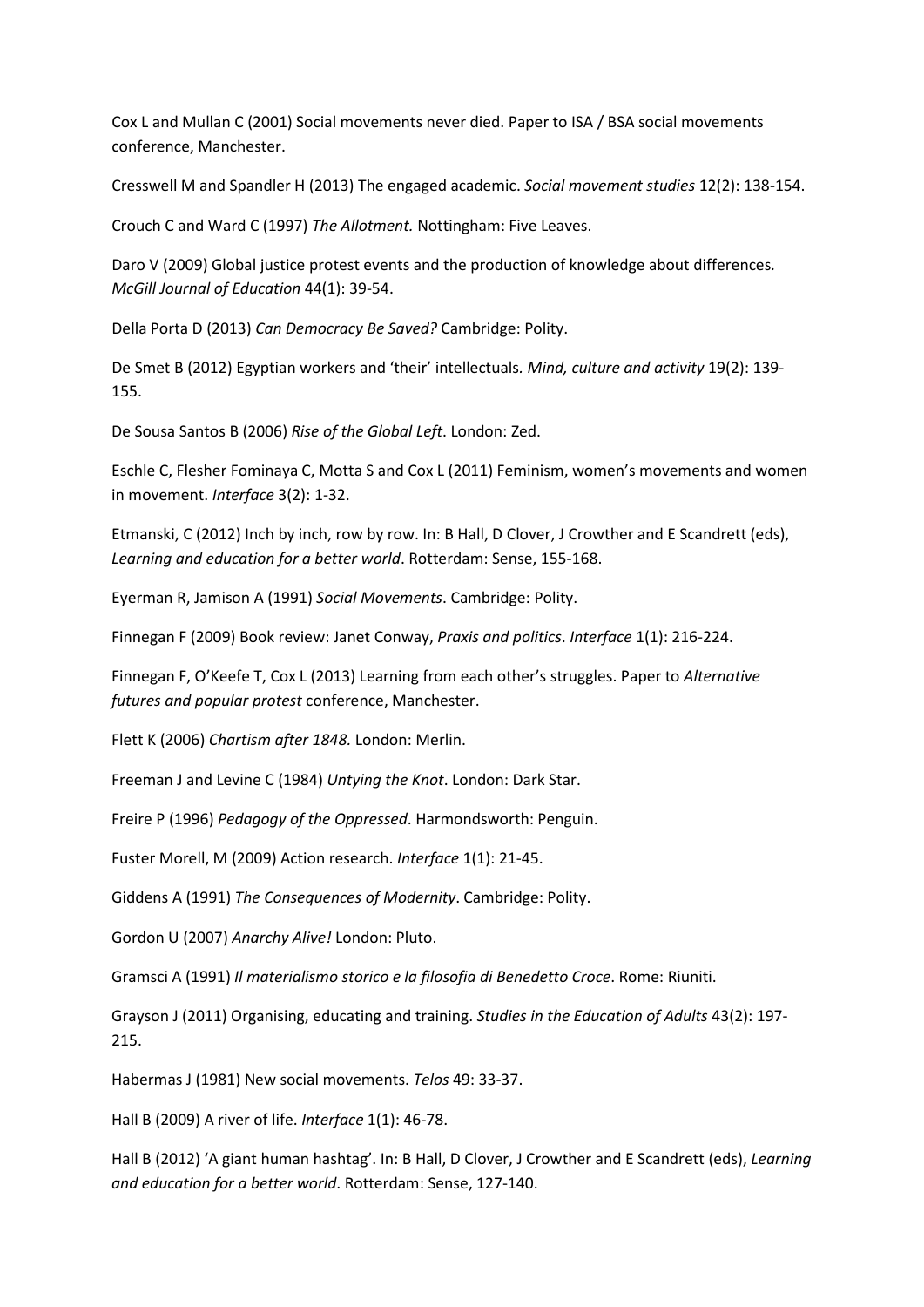Hall B, Clover D, Crowther J and Scandrett E (2011) Social movement learning. *Studies in the Education of Adults* 43(2): 113-116.

Hall B, Clover D, Crowther J and Scandrett E (2012) Introduction. In: B Hall, D Clover, J Crowther and E Scandrett (eds), *Learning and education for a better world*. Rotterdam: Sense, ix-xvi.

Hall S and Jefferson T (1993) *Resistance through Rituals*. London: Routledge.

Kane L (2001) *Popular Education and Social Change in Latin America*. London: Latin American Bureau.

Langdon J (2009) Learning to sleep without perching. *McGill Journal of Education* 44(1): 79-106.

Larrabure M, Vieta M and Schugurensky D (2011) The 'new cooperativism' in Latin America. *Studies in the Education of Adults* 43(2): 181-196.

McCarthy D (2005) The ghost of Mayday past. *Red and Black Revolution* 9: 10-15.

Macintyre S (1980) *A Proletarian Science*. Cambridge: CUP.

Maeckelbergh M (2009) *The Will of the Many*. London: Pluto.

Maeckelbergh M (2012) Horizontal democracy now. *Interface* 4(1): 207-234.

Maguire J (2002) *Ecstatic Pain and a Labour of Love*. Unpublished doctoral thesis, Ohio State University, Columbus.

Malone M (2012) Tweeting history. In: B Hall, D Clover, J Crowther and E Scandrett (eds), *Learning and education for a better world*. Rotterdam: Sense, 169-182.

Meek D (2011) Propaganda, collective action and the 'war of position' in the Brazilian Landless People's Movement. *Studies in the Education of Adults* 43(2): 164-180.

Nilsen A (2009) The authors and actors of their own drama*. Capital and Class* 33: 109-139.

O'Sullivan E (1999) *Transformative Learning*. London: Zed.

Owens L., Katseff A, Lorenzi E and Colin B (2013) At home in the movement. In: C Flesher Fominaya and L Cox (eds), *Understanding European Movements*. London: Routledge, 172-186.

Rodriguez R (2010) On the question of expertise. In: A Choudry and D Kapoor, *Learning from the ground up*. London: Palgrave, 53-68.

Rose J (2001) *The Intellectual Life of the British Working Classes*. New Haven: Yale.

Scandrett E (2012) Social learning in environmental justice struggles. In: B Hall, D Clover, J Crowther and E Scandrett (eds), *Learning and education for a better world*. Rotterdam: Sense, 41-56.

Starhawk (1982) *Dreaming the Dark*. Boston: Beacon.

Szolucha A (2013) Learning consensus decision-making. *Research in Social Movements, Conflict and Change* 36: 205-233.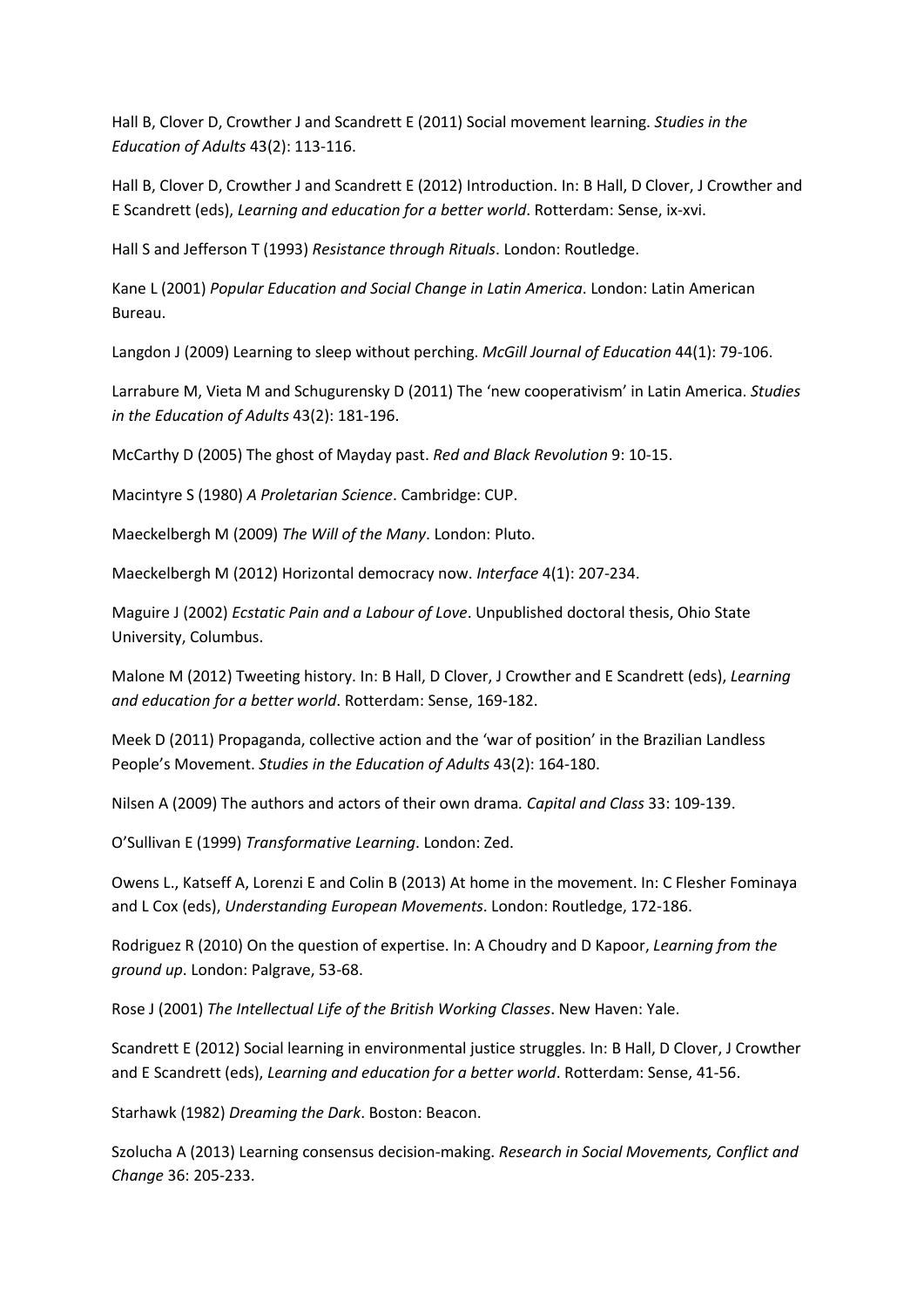Taylor V and Whittier N (1995) Analytical approaches to social movement culture. In: Johnston H and Klandermans B (eds), *Social Movements and Culture*. London: UCL, 163-187.

Tovey H (1999) Messers, visionaries and organobureaucrats*. Irish Journal of Sociology* 9: 31-59.

Wainwright H (1994) *Arguments for a New Left*. Oxford: Blackwell.

Ziadeh R and Hanieh A (2010). Collective approaches to activist knowledge. In: A Choudry and D Kapoor, *Learning from the ground up*. London: Palgrave, 85-100.

#### **Acknowledgements**

Thanks to Cristina Flesher Fominaya and Alf Nilsen, as well as two anonymous referees, for ideas and feedback. This article was written on Ciara Cullen and Christophe Mouze's remarkable organic farm on Clare Island, Co. Mayo [\(http://ecofarm.ie\)](http://ecofarm.ie/).

**Laurence Cox** is Lecturer in Sociology at the National University of Ireland Maynooth, with research interests in social movements and Buddhist studies. He is co-author of *We make our own history: Marxism and social movements in the twilight of neoliberalism* (Pluto) and co-editor of *Understanding European movements: new social movements, global justice struggles, anti-austerity protest* (Routledge), *Marxism and social movements* (Brill / Haymarket) and *Silence would be treason: last letters and writings of Ken Saro-Wiwa* (Daraja). He has been involved in a wide range of social movements and radical education projects since the 1980s.

<span id="page-17-0"></span>i <sup>i</sup> Gramsci does not distinguish sharply between practice derived from relations with the material world and those with other people.

<span id="page-17-1"></span><sup>&</sup>lt;sup>ii</sup> It has also been widely observed (e.g. Rodriguez, 2010; Choudry, 2012; Cresswell and Spandler, 2013) that current processes of academic and NGO knowledge production displace and submerge much movementgenerated knowledge.

<span id="page-17-2"></span> $\overline{1}$  This third dimension – important in early alternative technology – has since ebbed within environmentalism, albeit remaining important in organic farming (Etmanski, 2012).

<span id="page-17-3"></span><sup>&</sup>lt;sup>iv</sup> No doubt readers will have examples of their own, as these approaches are being explored in many different contexts.

<span id="page-17-5"></span><span id="page-17-4"></span><sup>&</sup>lt;sup>v</sup> The next largest categories were activist / organisers, consultant / analysts, 'services' and researchers.  $v_i$  it was not unique in this; the European Social Forum, like other social forum processes, did the same. vii Respectively [http://www.openspaceforum.net/twiki/tiki-index.php,](http://www.openspaceforum.net/twiki/tiki-index.php) [http://openfsm.net/,](http://openfsm.net/)

<span id="page-17-6"></span>[http://www.openspaceforum.net/mailman/listinfo/worldsocialforum-discuss\\_openspaceforum.net](http://www.openspaceforum.net/mailman/listinfo/worldsocialforum-discuss_openspaceforum.net) and for the CACIM books [\(http://www.openword.in/books](http://www.openword.in/books) an[d http://www.cacim.net/twiki/tiki-](http://www.cacim.net/twiki/tiki-index.php?page=Publications)

<span id="page-17-8"></span>

<span id="page-17-7"></span>[index.php?page=Publications\)](http://www.cacim.net/twiki/tiki-index.php?page=Publications).<br>viii <http://www.interfacejournal.net/submissions/guidelines-for-contributors/><br>ix Another, telling, formulation talks about 'exchanges between leading scholars from the social sciences and humanities and the activists they study' [\(http://mobilizingideas.wordpress.com/about/\)](http://mobilizingideas.wordpress.com/about/).<br><sup>x</sup> [http://mobilizingideas.wordpress.com/about/.](http://mobilizingideas.wordpress.com/about/)<br><sup>xi</sup> [http://ROARmag.org](http://roarmag.org/)

<span id="page-17-9"></span>

<span id="page-17-10"></span>

<span id="page-17-11"></span>xii <http://www.antiochne.edu/wp-content/uploads/2012/08/inspirations.pdf><br>xiii [http://ceesa-ma.blogspot.com](http://ceesa-ma.blogspot.com/)<br>xiv Malone (2012) is one example of research from the course.<br>xv <http://sustainingalternatives.wordpress.com/>

<span id="page-17-12"></span>

<span id="page-17-13"></span>

<span id="page-17-14"></span>